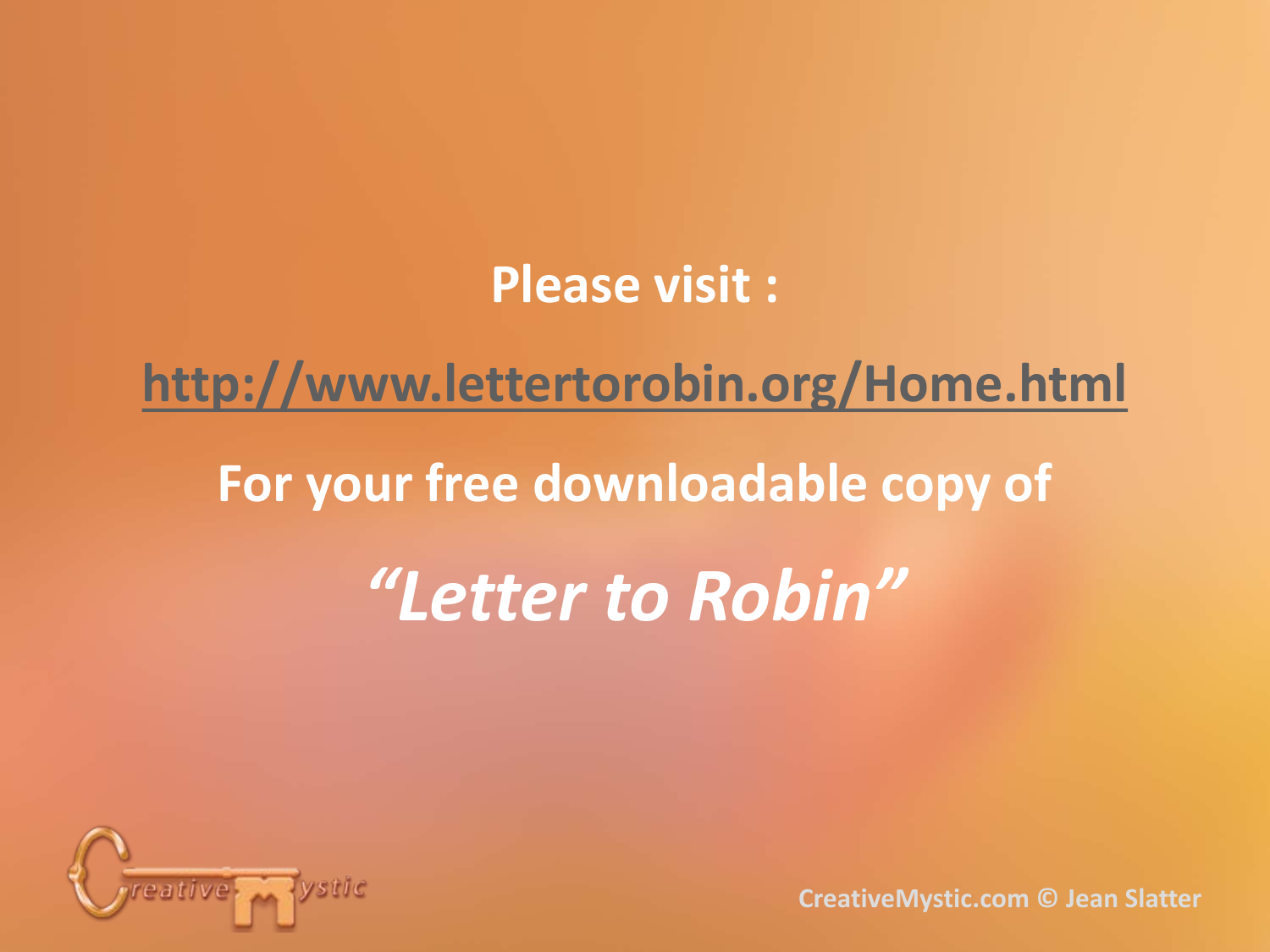**In his book** *"Letter to Robin"* **Walt Woods talks about programming your pendulum right from the beginning - it gets its answers from the light source and for the highest good.**

*Once you program your pendulum it's done.* 

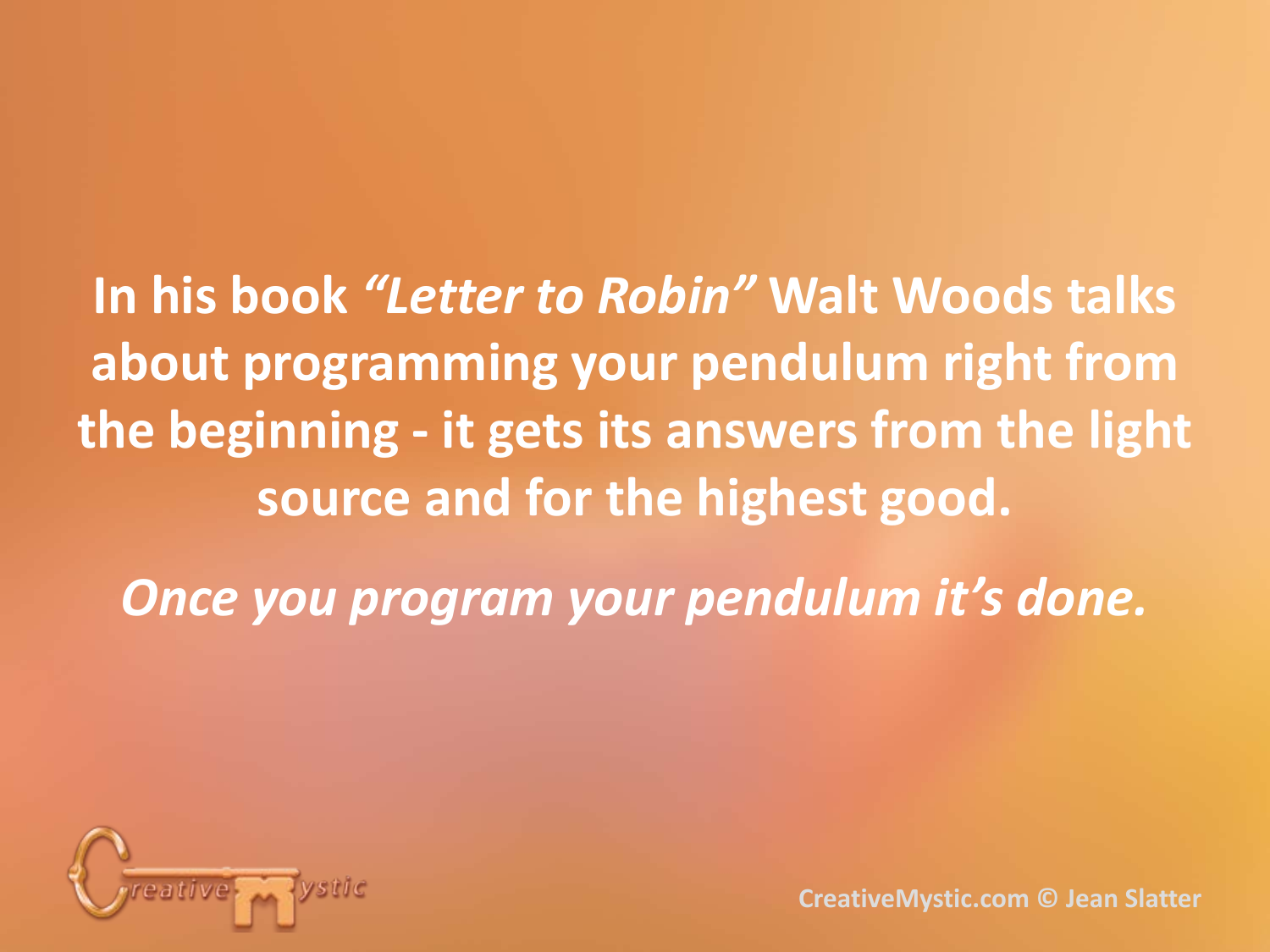*Can I? May I? Should I?* **You can ask this as one complete sentence before you begin to dowse. If you get a "yes" that means you have a "yes" for all three. If you get a "no" that means that at least one of the questions is an issue.**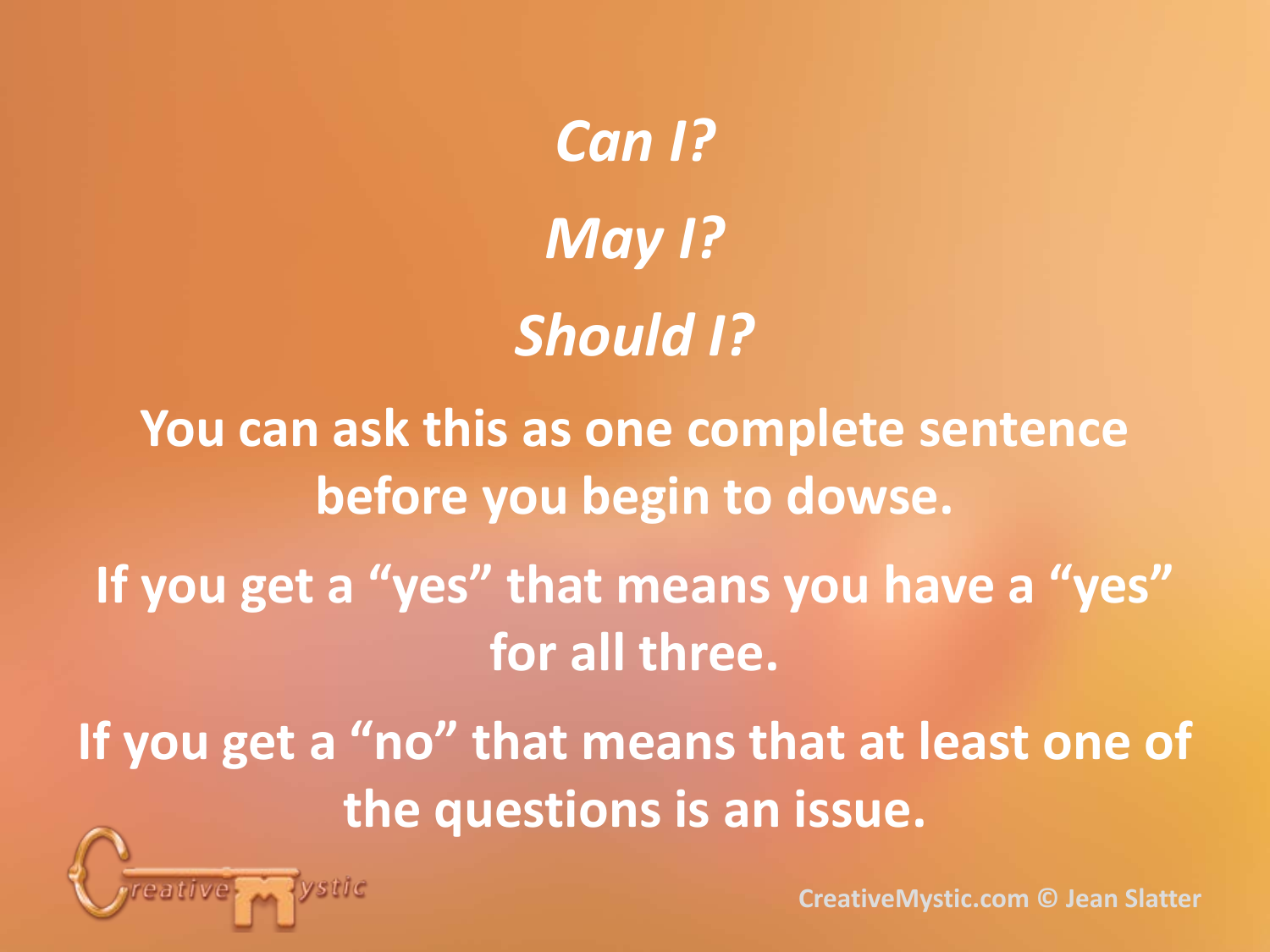**"Can I?"** *Am I capable of dowsing?* **"May I?"** *Do I have permission?* **"Should I?"** *Is this appropriate for me to be asking?*

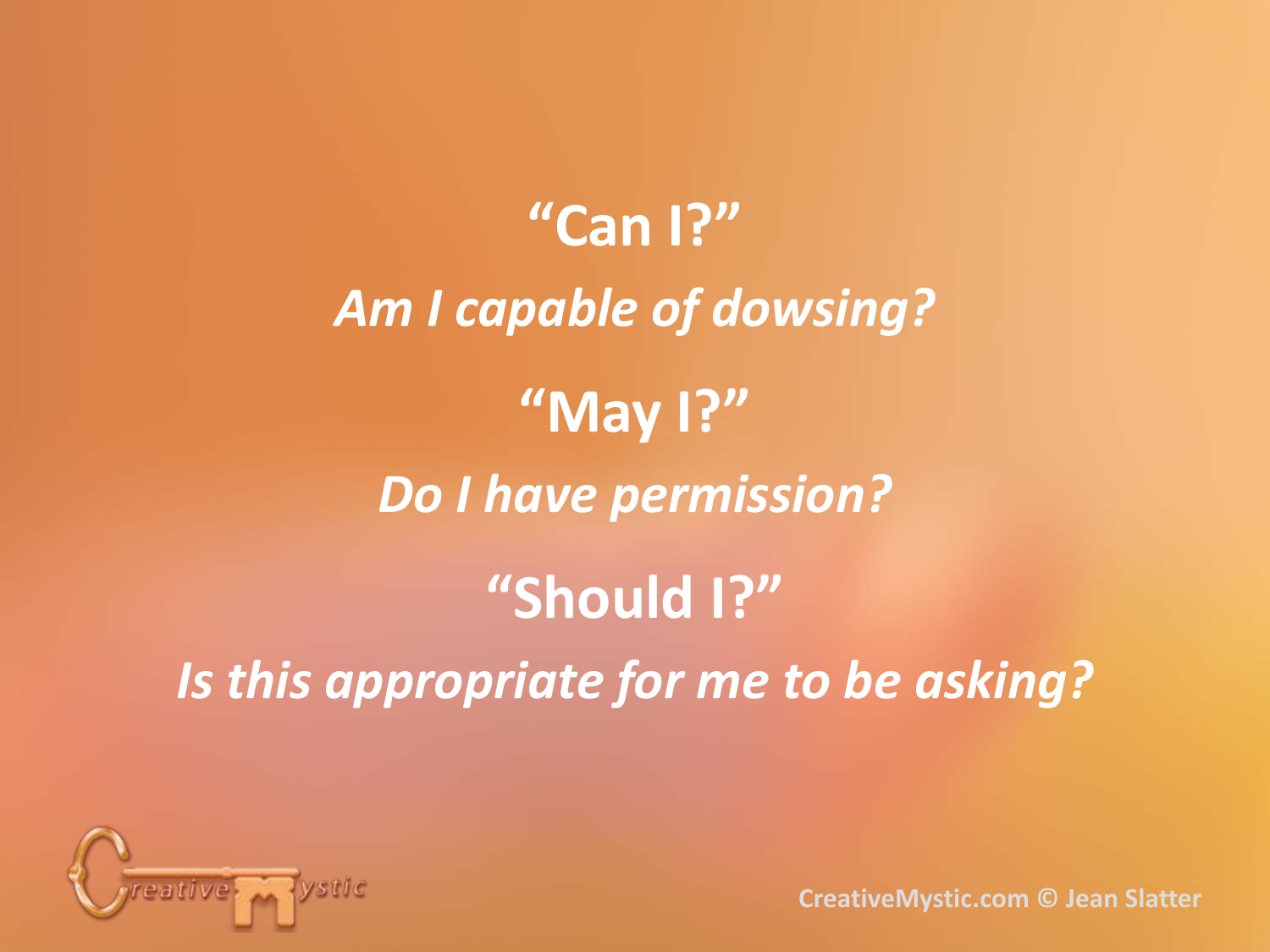**Ethical boundaries: Never dowse without someone else's permission. It's for the good of all concerned. Keep your intentions pure. Don't diagnose.**

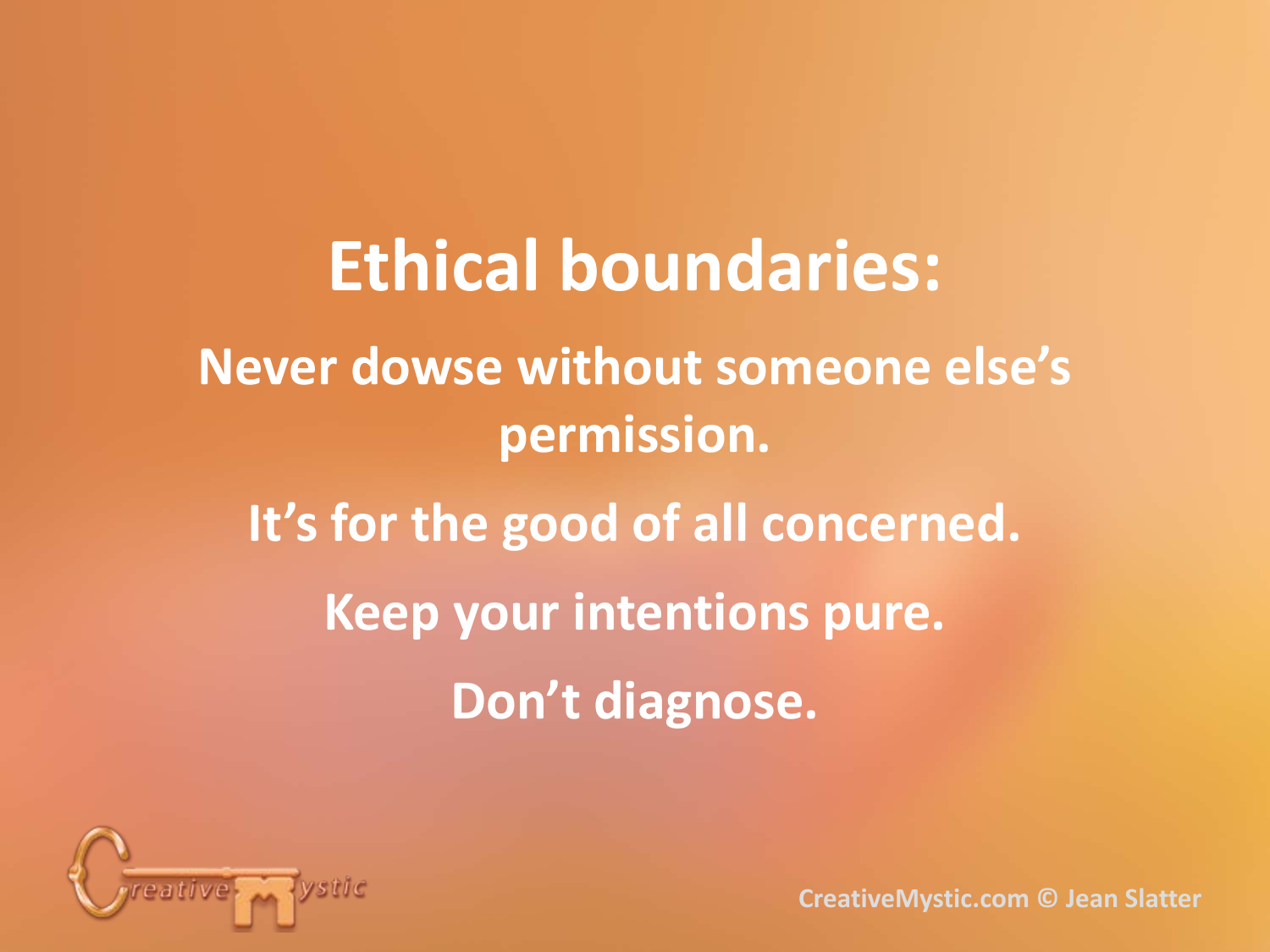**Don't be attached to the answers. The subconscious goes about getting its answers through the Higher Consciousness.** *Come at it from a point of curiosity.* **This, in effect, keeps the conscious mind out of being attached or trying to influence the answer.**

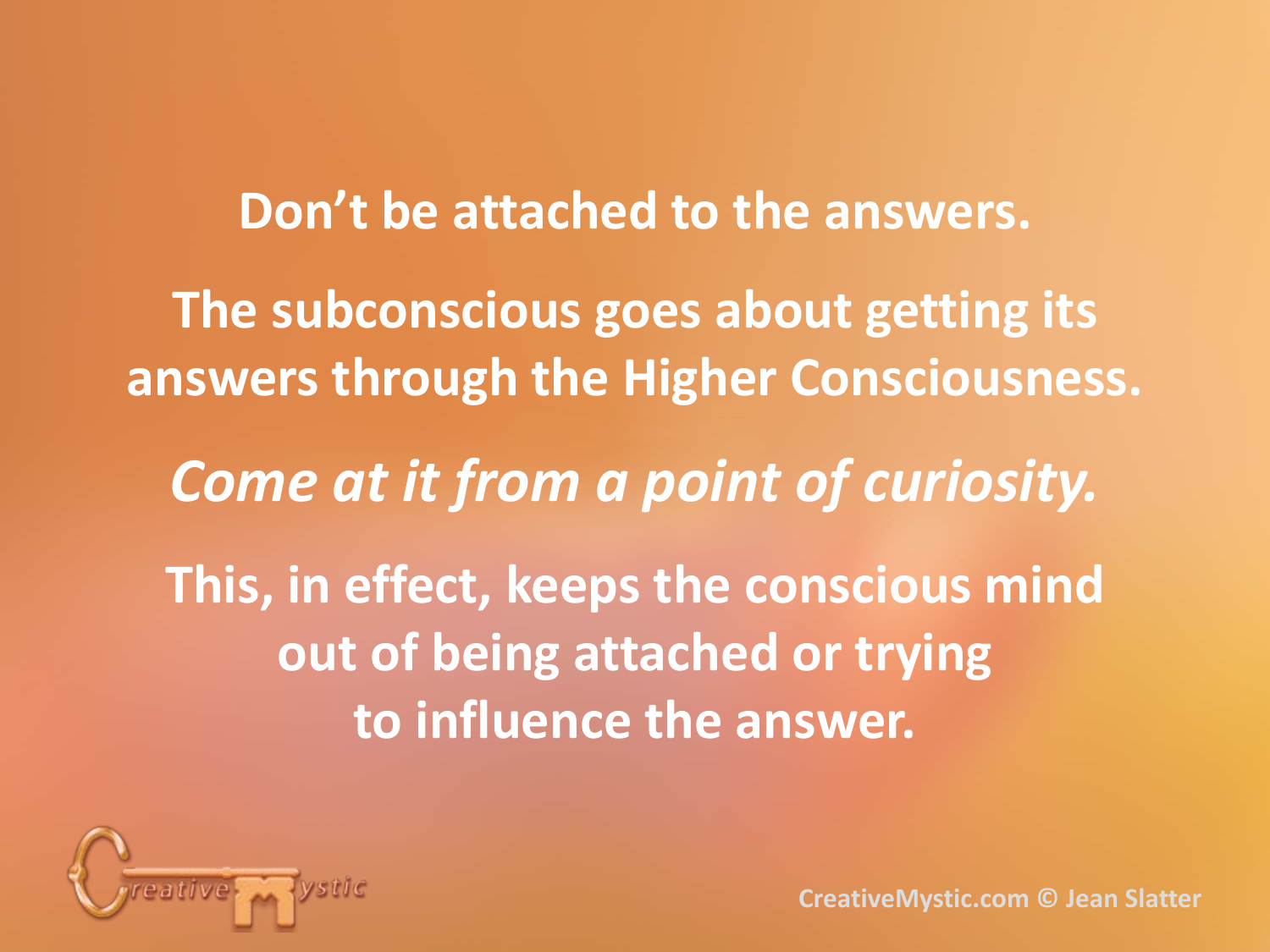#### **If you're really attached to the outcome, don't dowse.**

### **Don't take yourself too seriously!** *No one is infallible.*

### **Use your logic mind to temper the information you're receiving.**

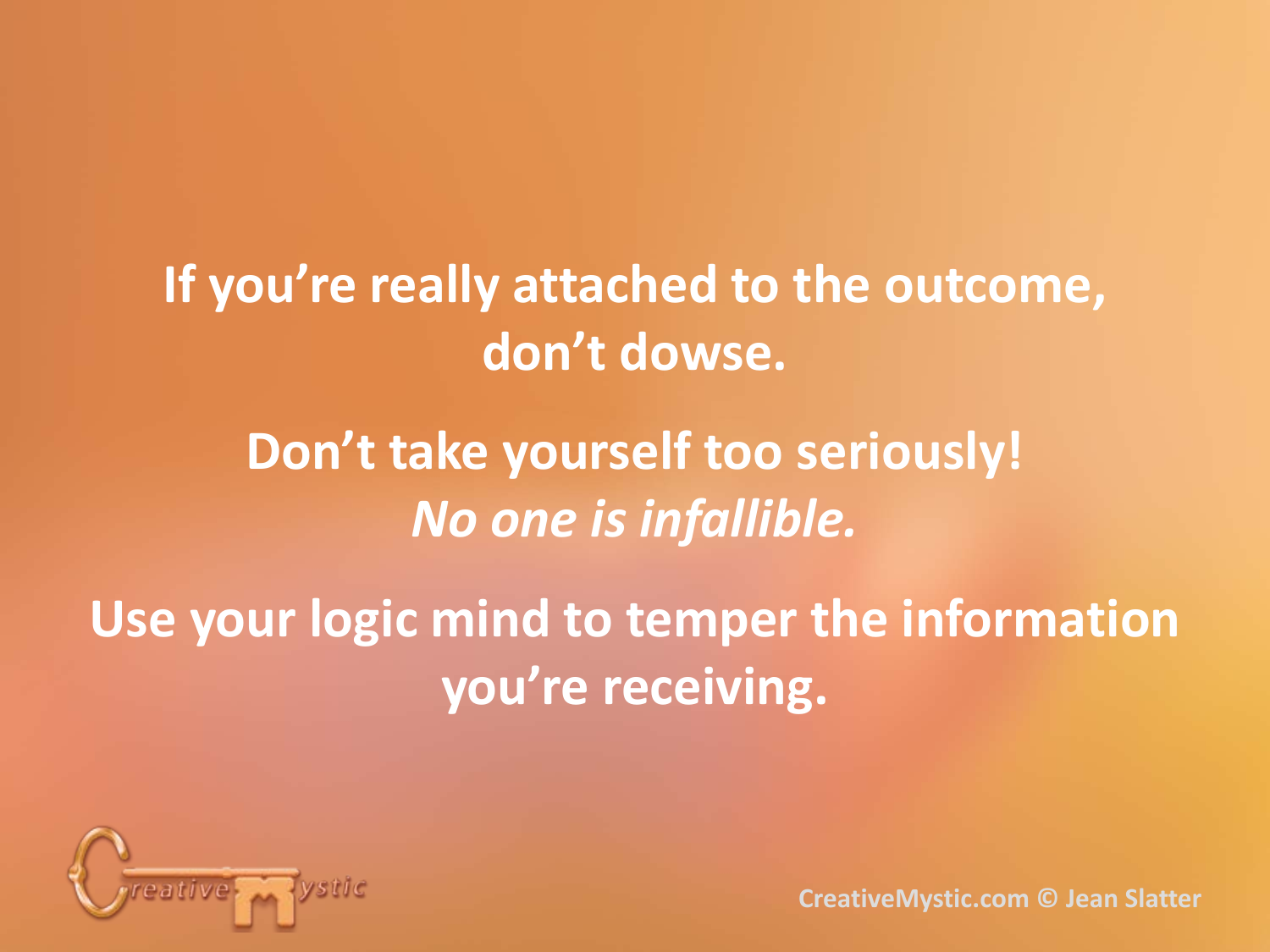**The higher awareness is not constricted by our concept of time. Our higher self looks out for our best interests.**

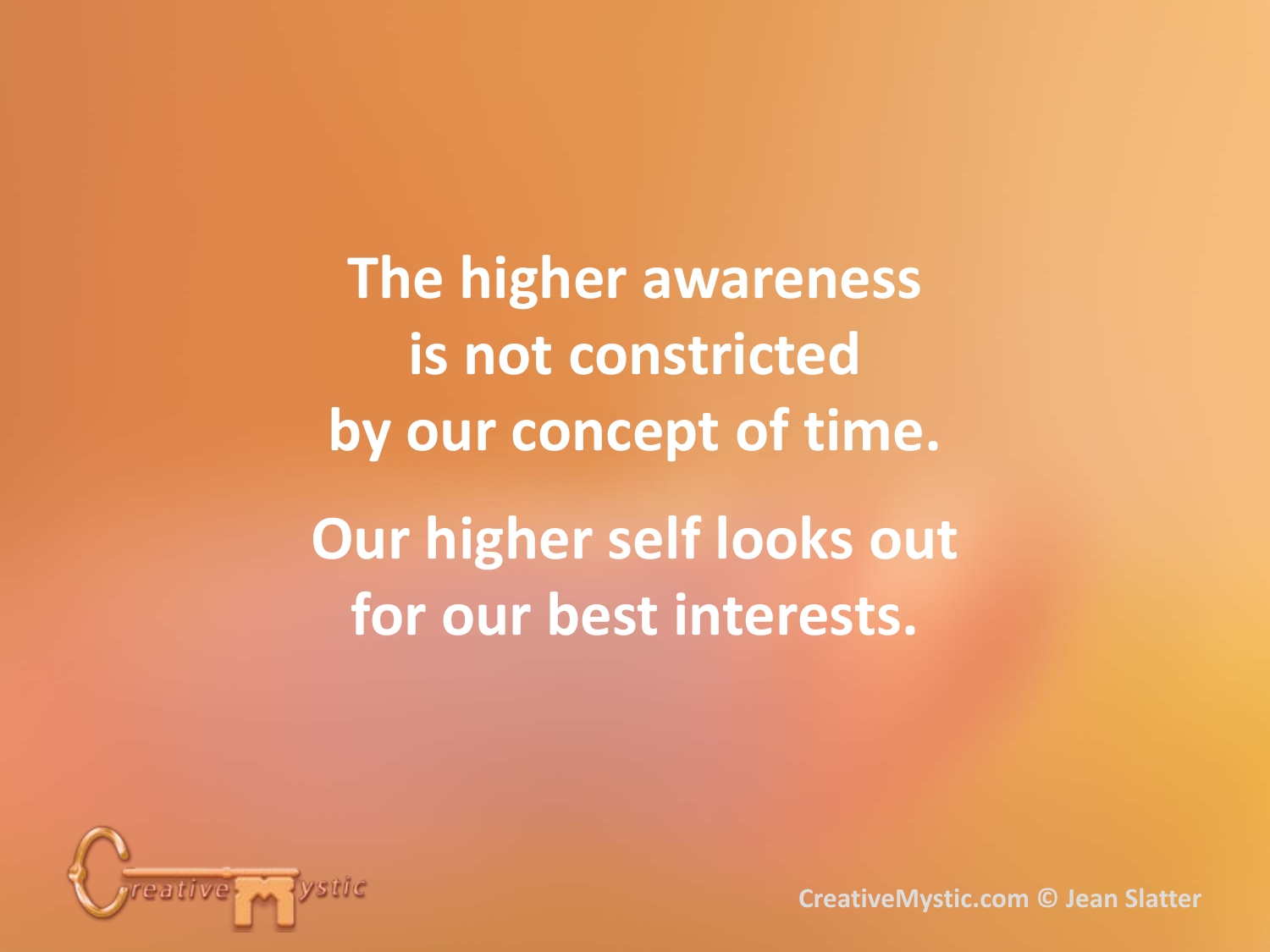**The phenomenon of beginner's luck. Everything dowsed will be accurate. Then they can hit a wall and nothing will dowse accurately.**

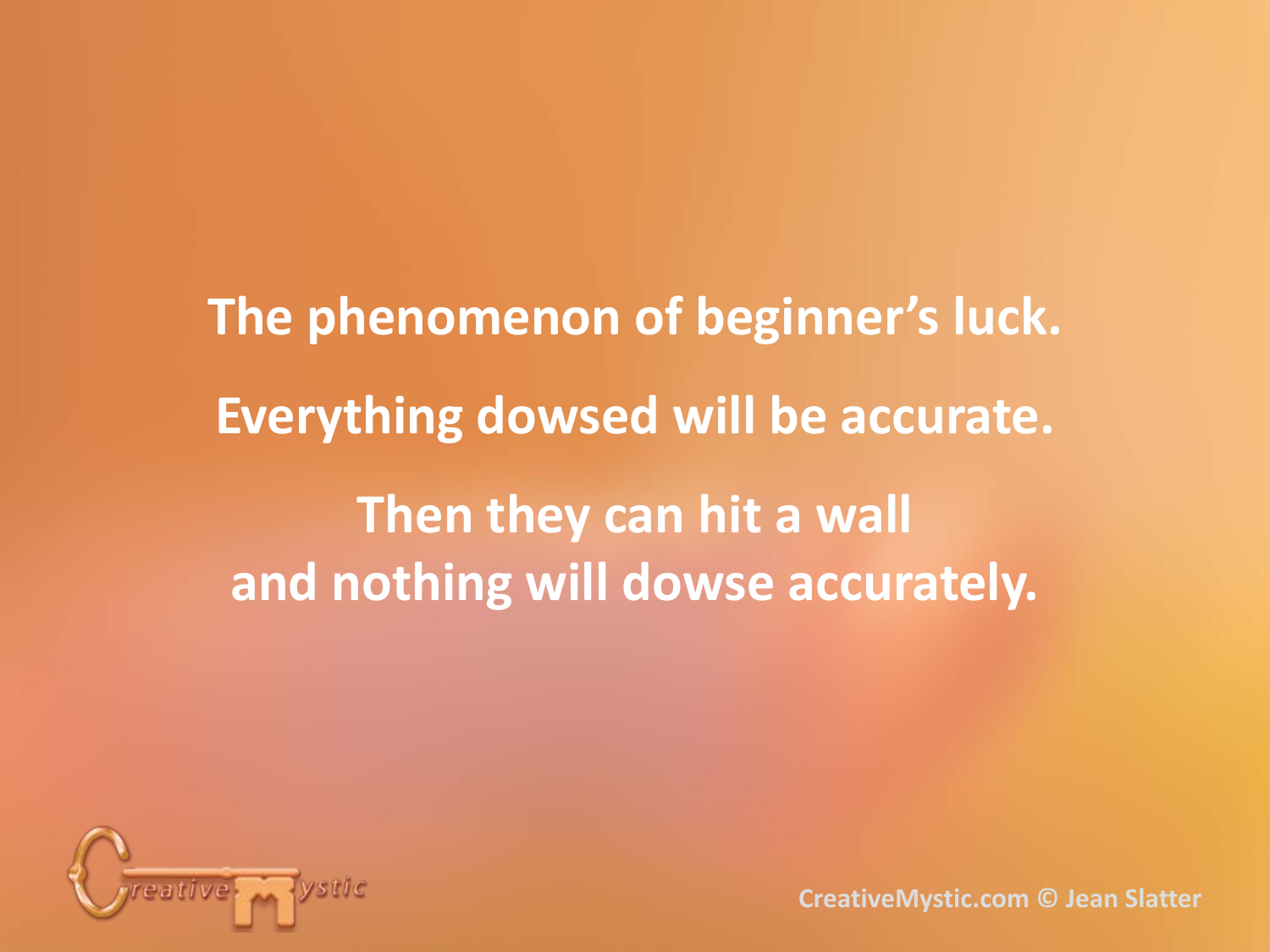**Go back to the basics and retrain.** *(every master was once a disaster) If you hit the wall, keep going.* **The accuracy you're seeking is just behind the wall. You'll end up being better than you were in the beginning.**

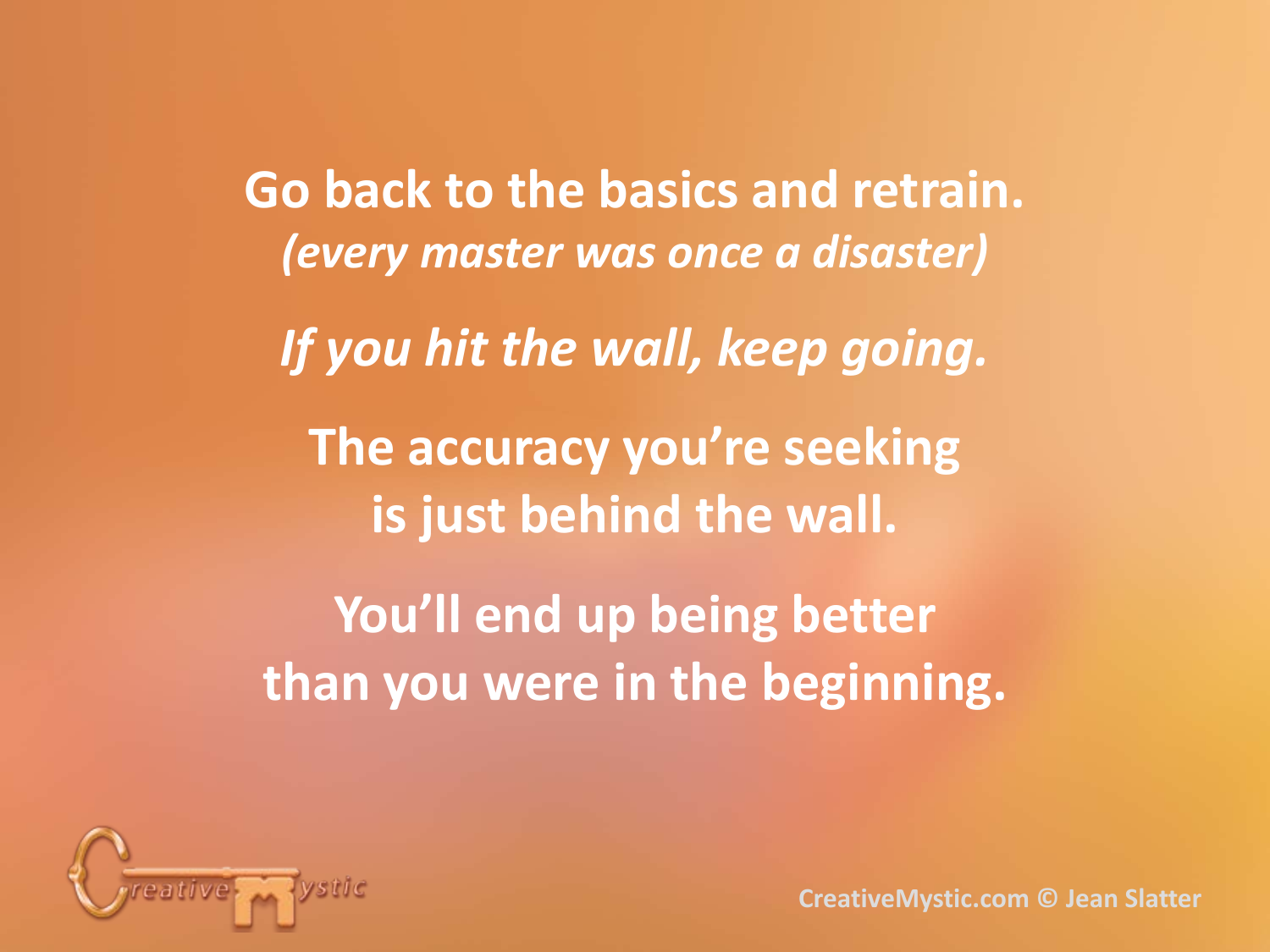**The accuracy of your questions determines the accuracy of your answers.**

**Ask the broadest question about something and keep narrowing it down.**

**Avoid unspecific and ambiguous questions.**

**It's important to be specific, otherwise you can get inaccurate or confusing answers.**

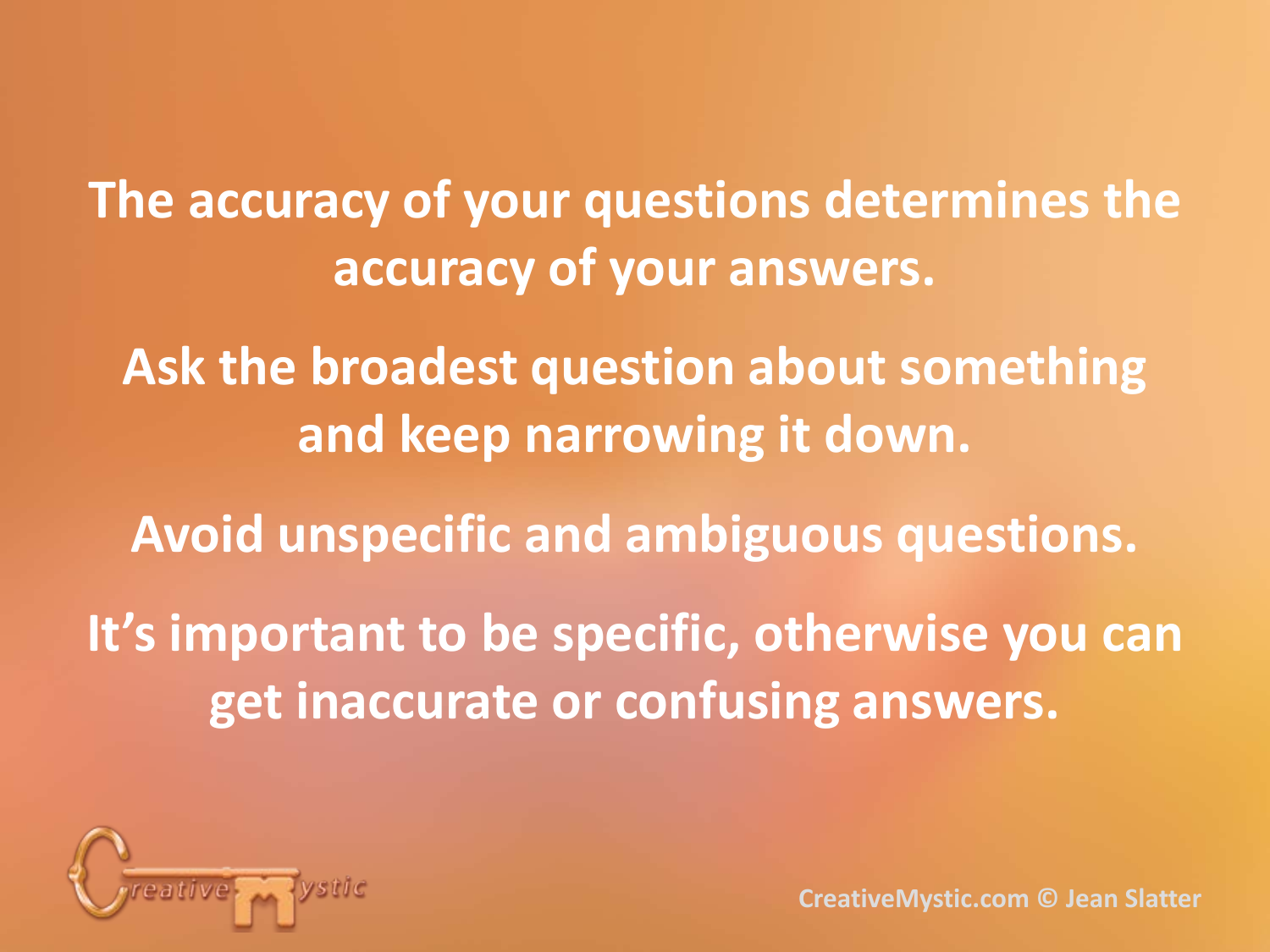**How you ask a question depends on your personality. Avoid opinion questions. Avoid assumptions.**

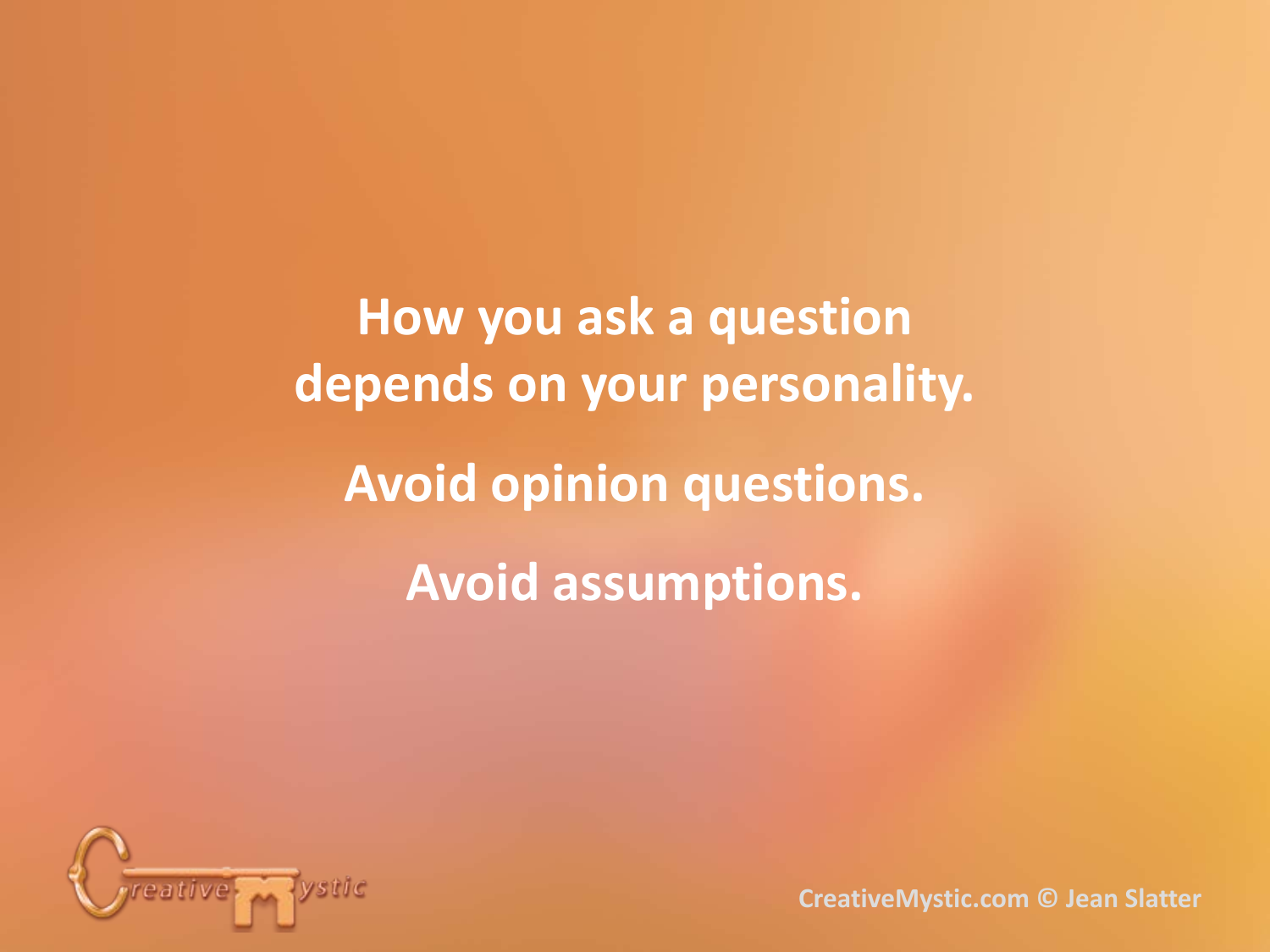**You don't have to avoid future questions because the future is always subject to change.** *The future is based on the Law of Probabilities.* **If you ask a future question you're going to get a best guess answer back according to the highest probability.**

*Be flexible.*

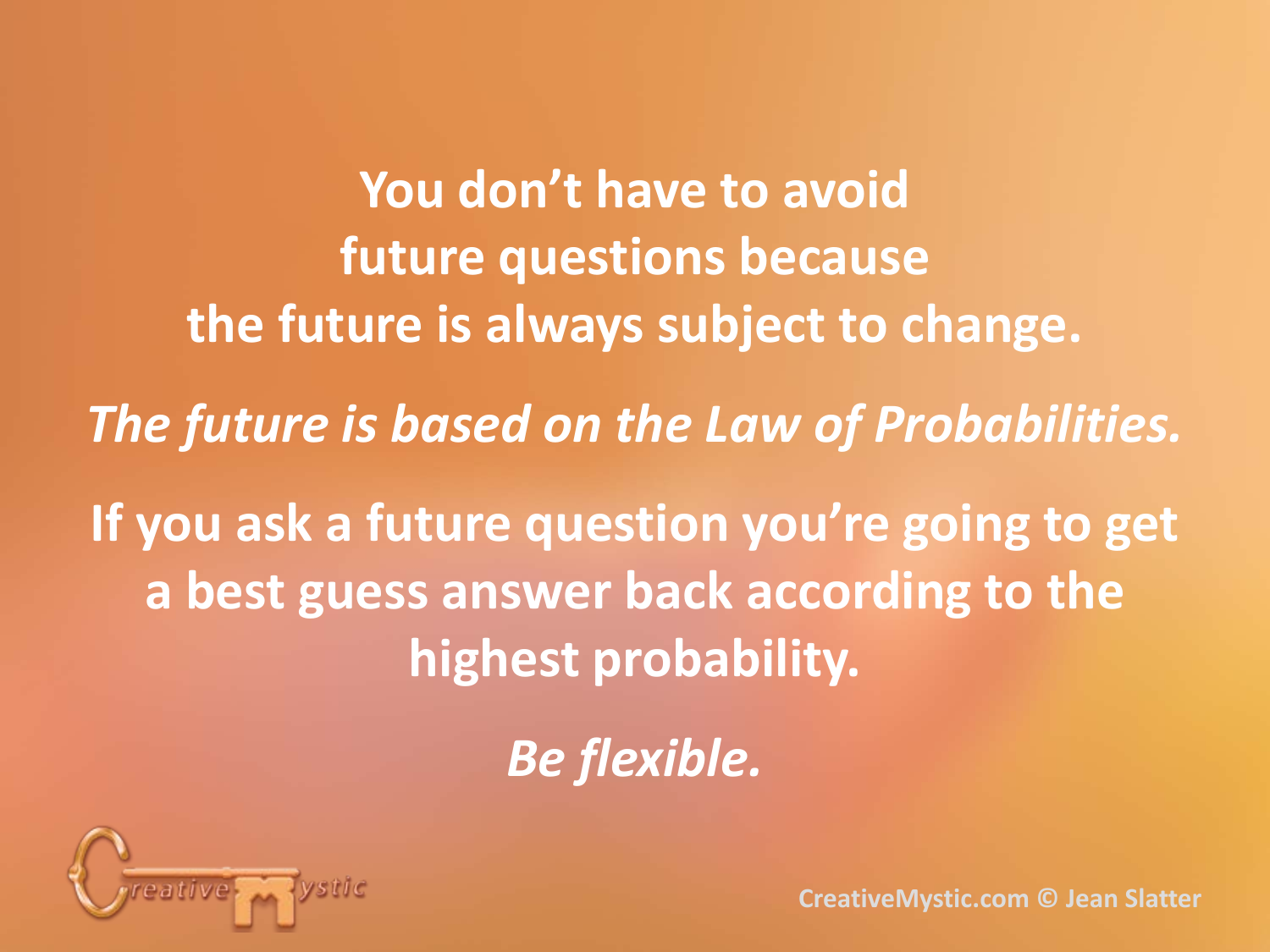# **Blocks to Successful Dowsing**

**If you have the belief that dowsing is the occult or of evil energy, that's going to be a problem.**

**Fear and doubt.**

**Wanting a particular result.**

**Get a second opinion from someone else.**

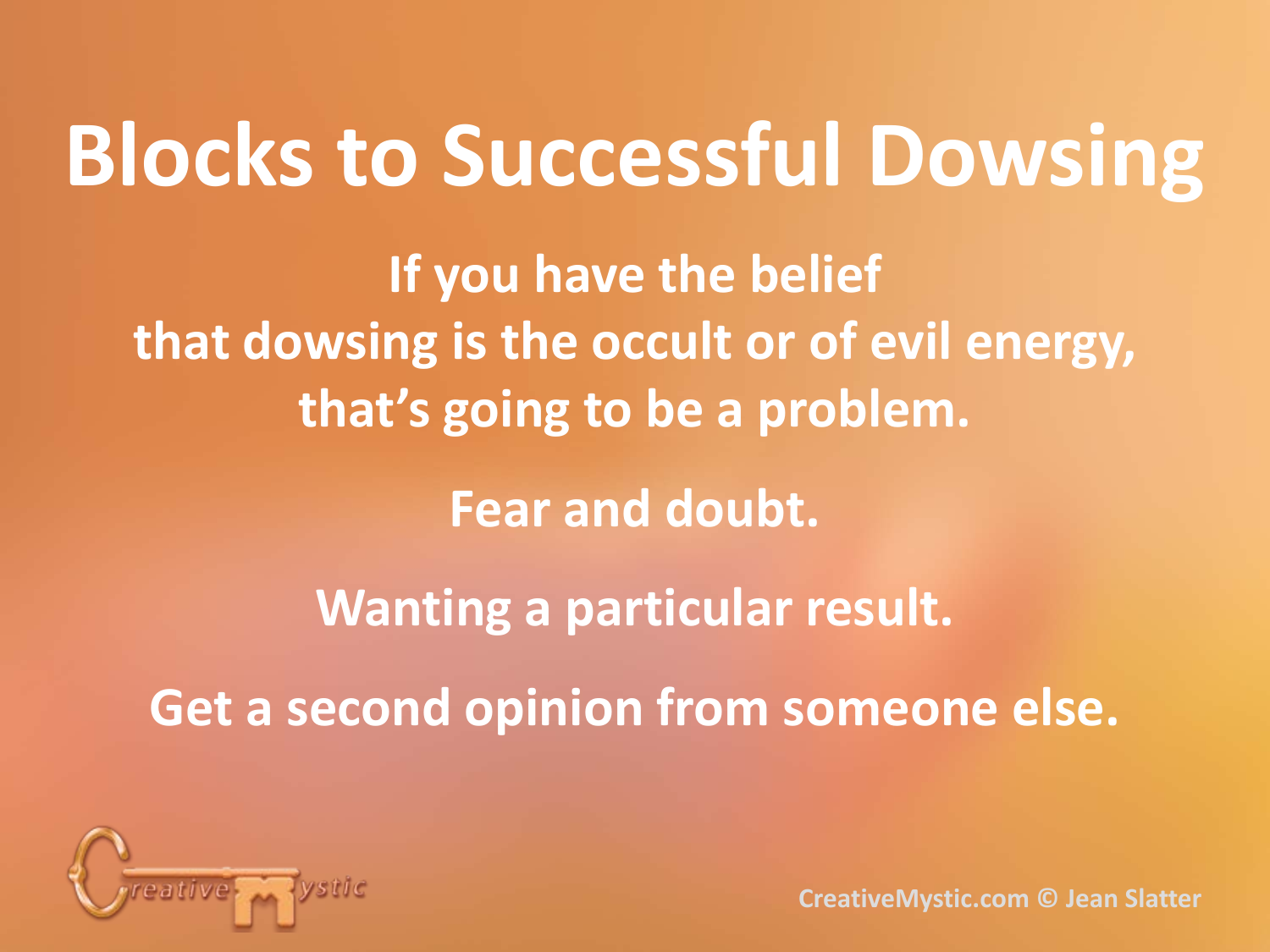**If you're being asked to dowse something you're not comfortable with, and you feel it could undermine your confidence**

### **DON'T DO IT!!**

*Protect your confidence in the beginning.*

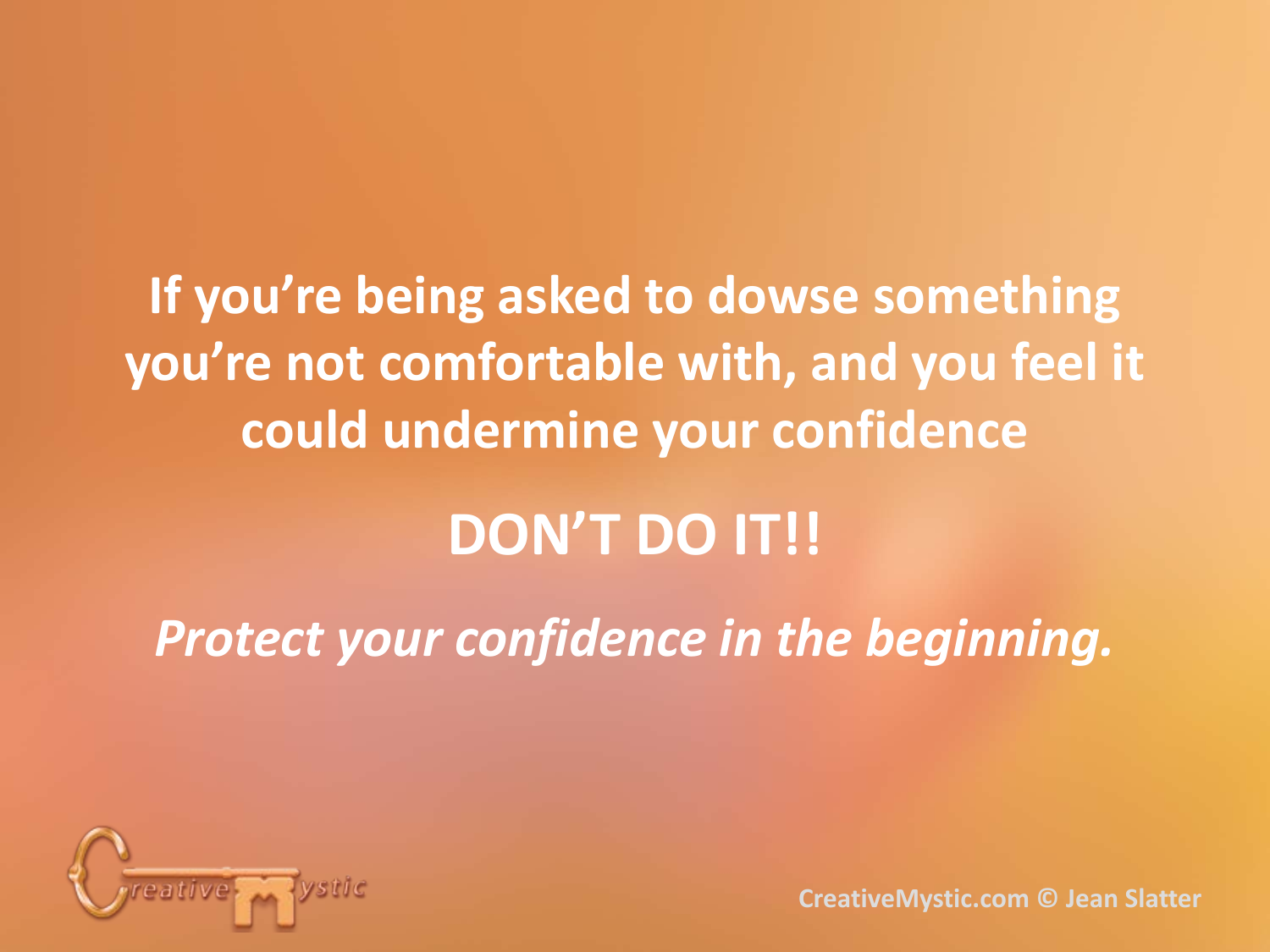## *The Huna Tradition*

Collective or (Superconscious Mind)

Higher Mind

Conscious Mind (Intellect)

Lower Mind (Subconscious)

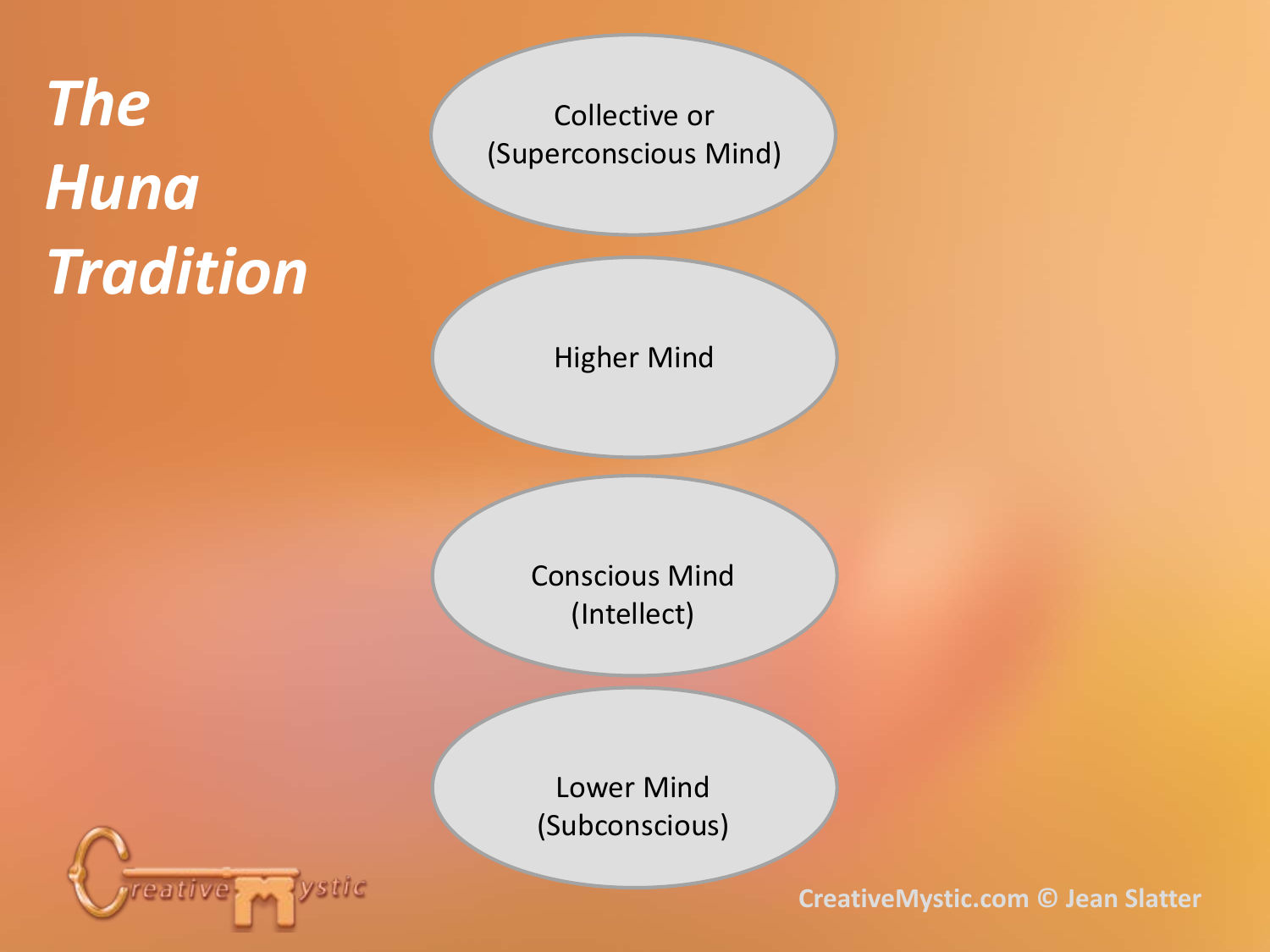### *We're all connected and have access to the greater consciousness*

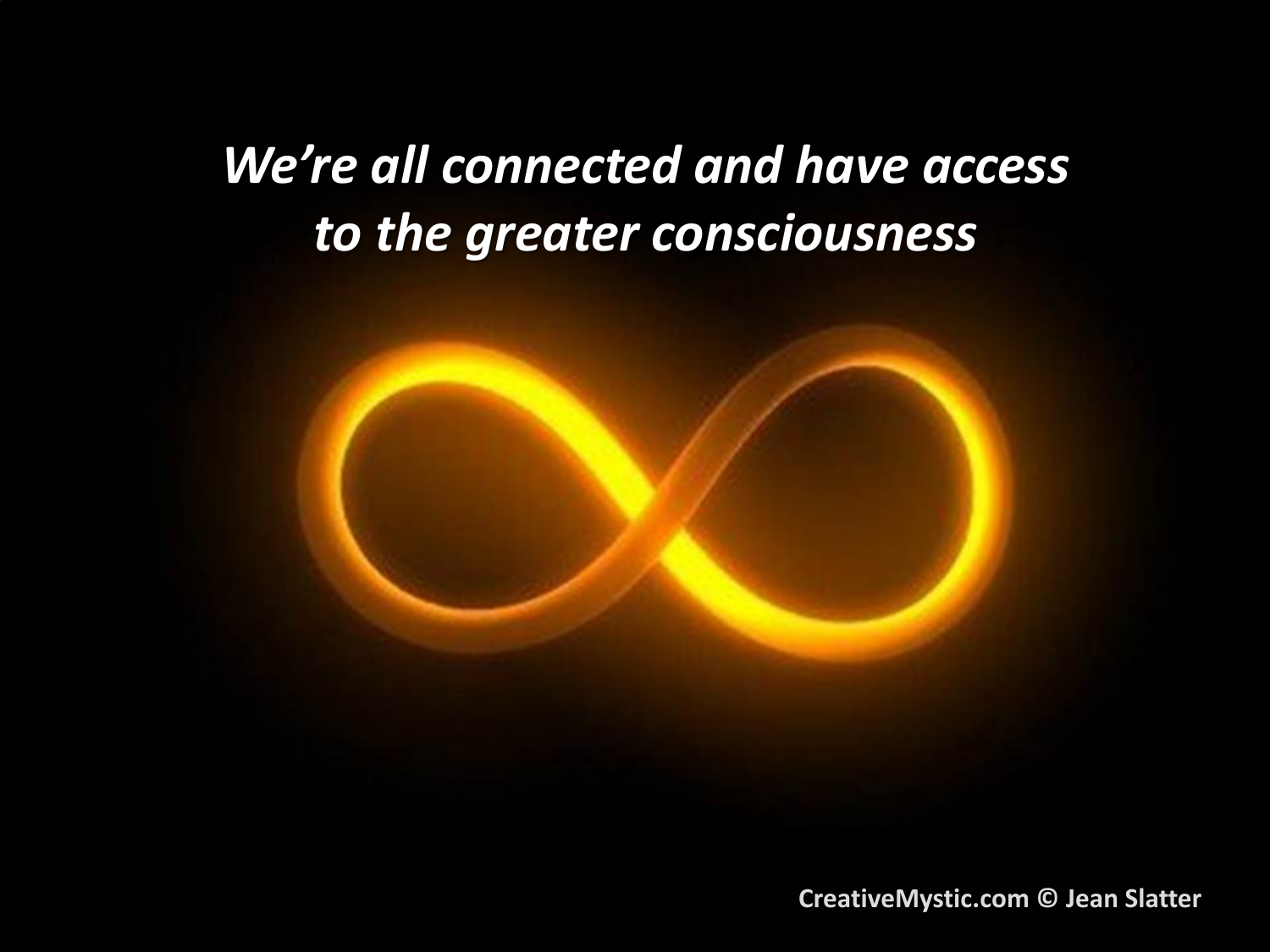# **Blocks to Dowsing**

**Preconceived opinions. Training in a subject. Anger or strong emotions. Mental fatigue.**

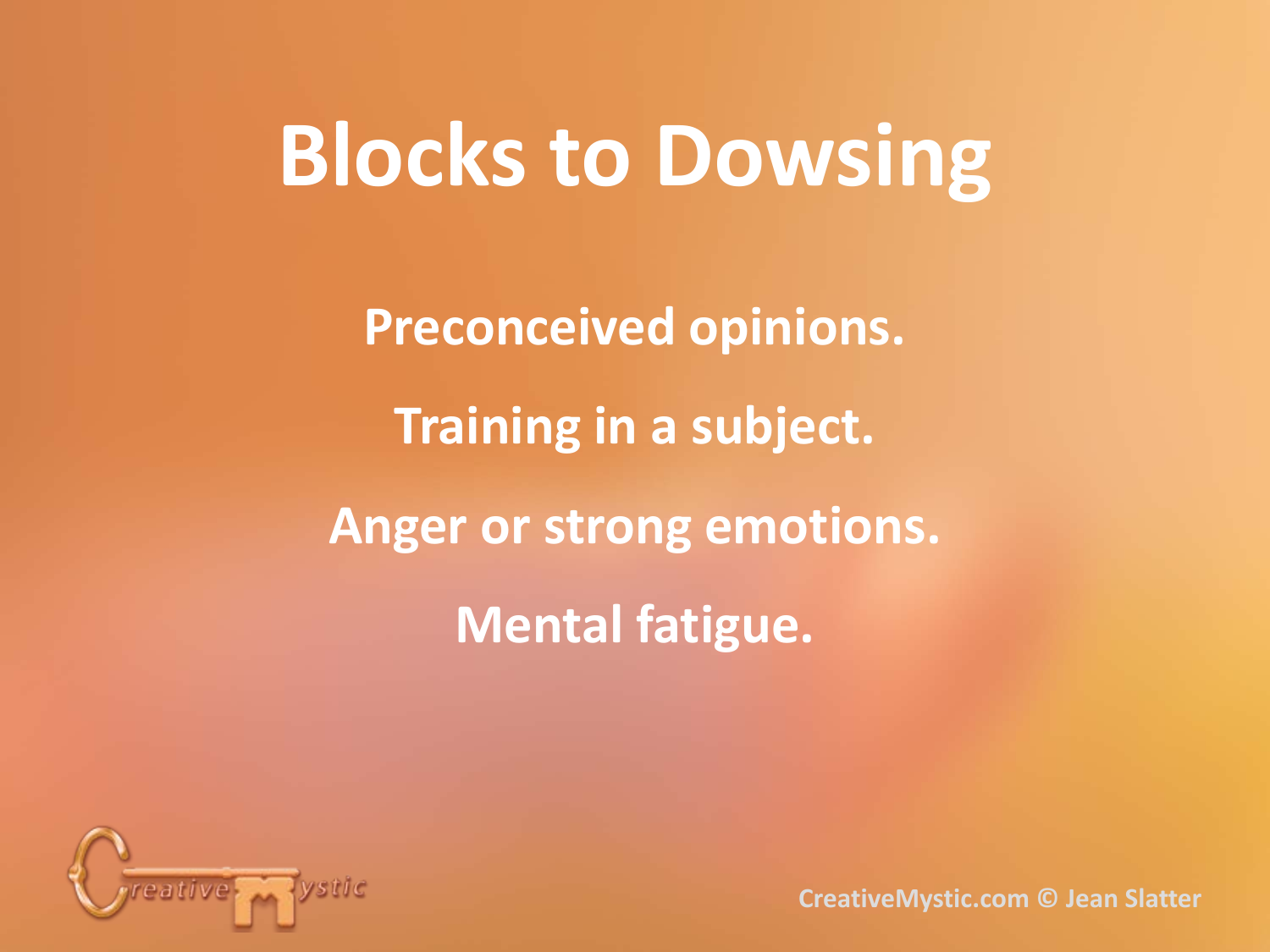**Hire an Angelic Dowsing Training team! Question specialist Stay unattached specialist** *... and whoever else can help you*

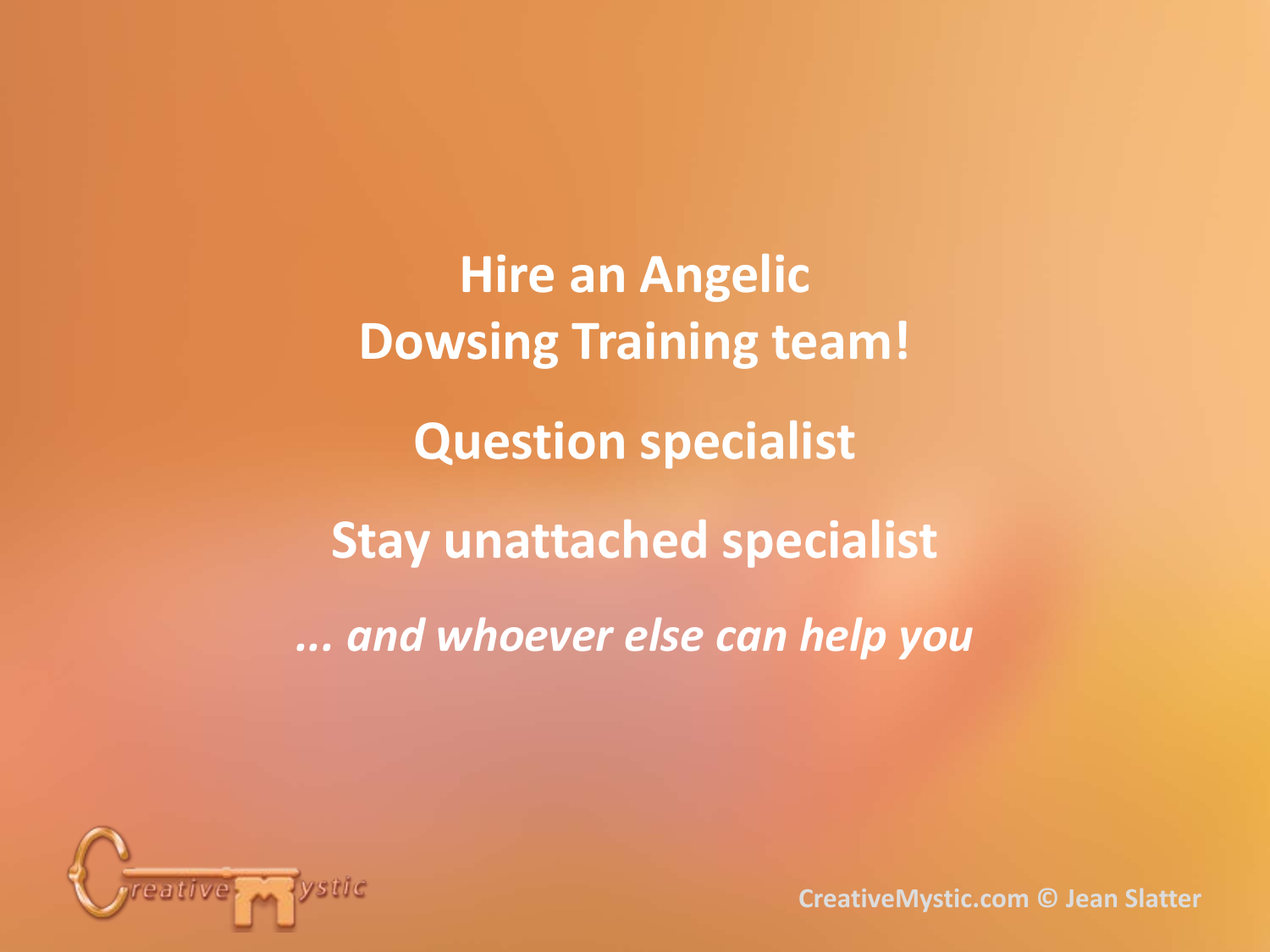**A "yes" doesn't necessarily mean a "yes" and a "no" doesn't necessarily mean a "no". You may need to go deeper with the process to get the fullness of the situation.**

*Keep digging.*

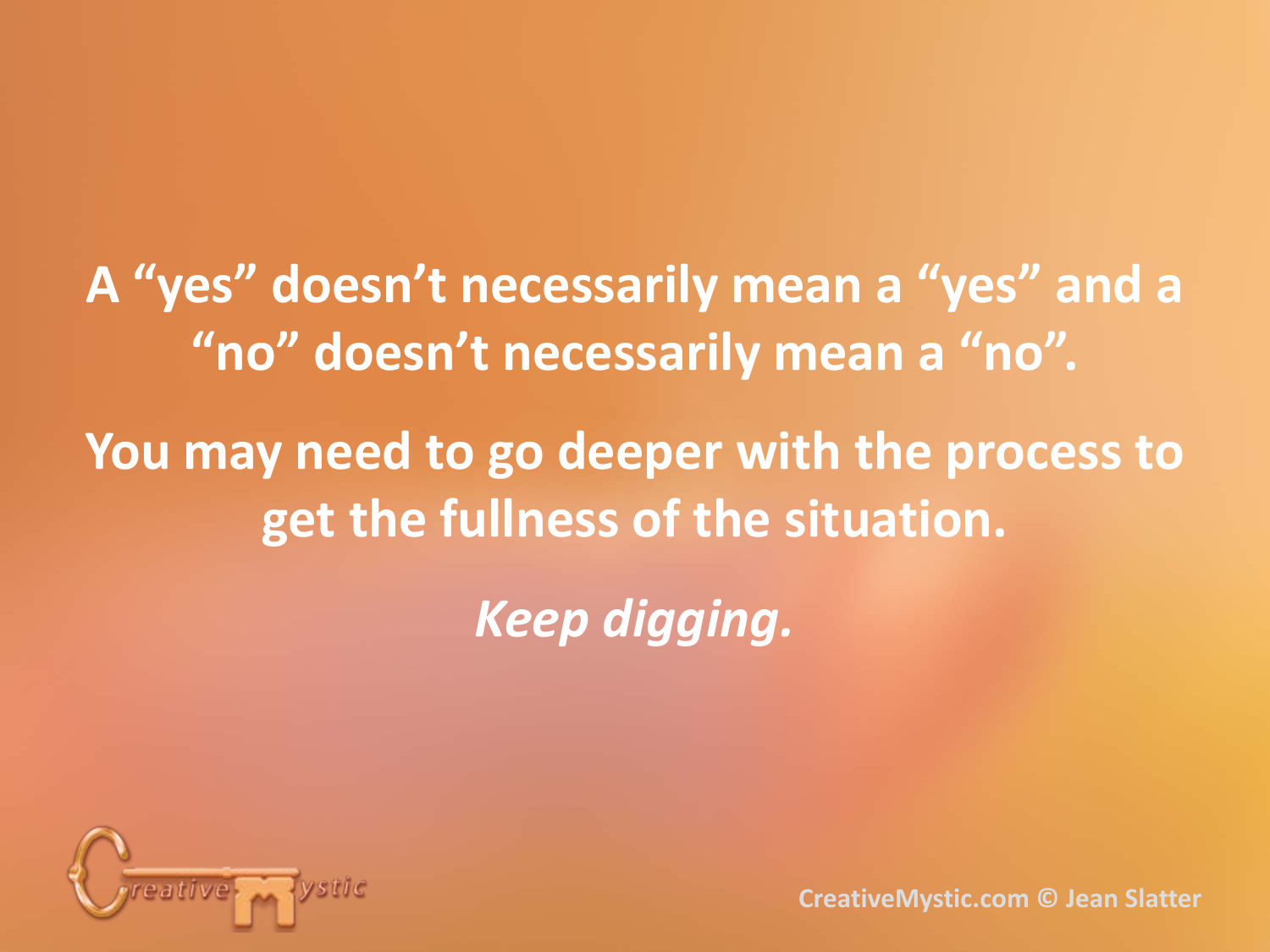### **Expanding Beyond "yes" "no"**

*The Absolute (or Percentage) Chart*



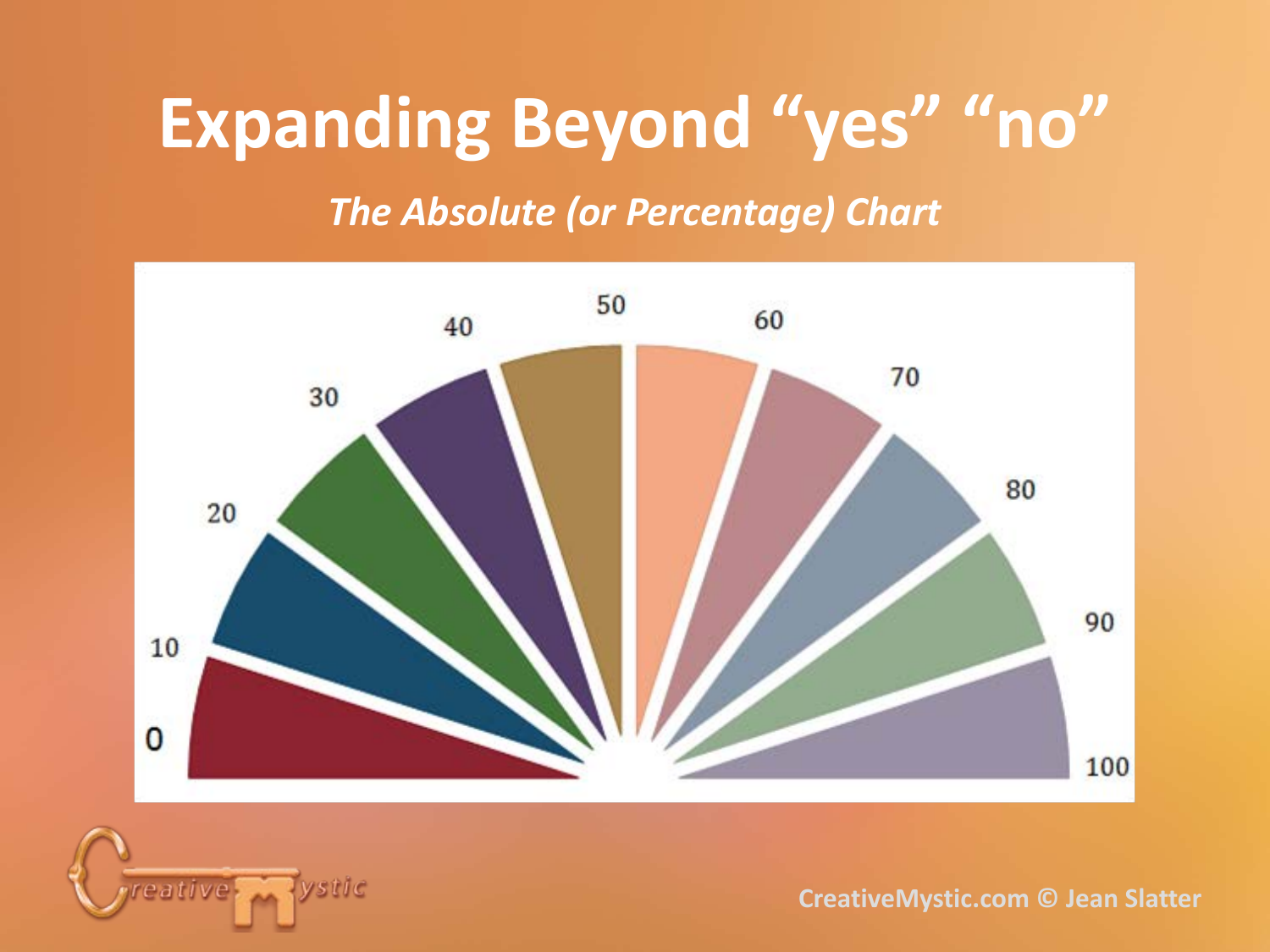### **If you just stick with a "yes" or "no" chart some of your answers may be misleading.**

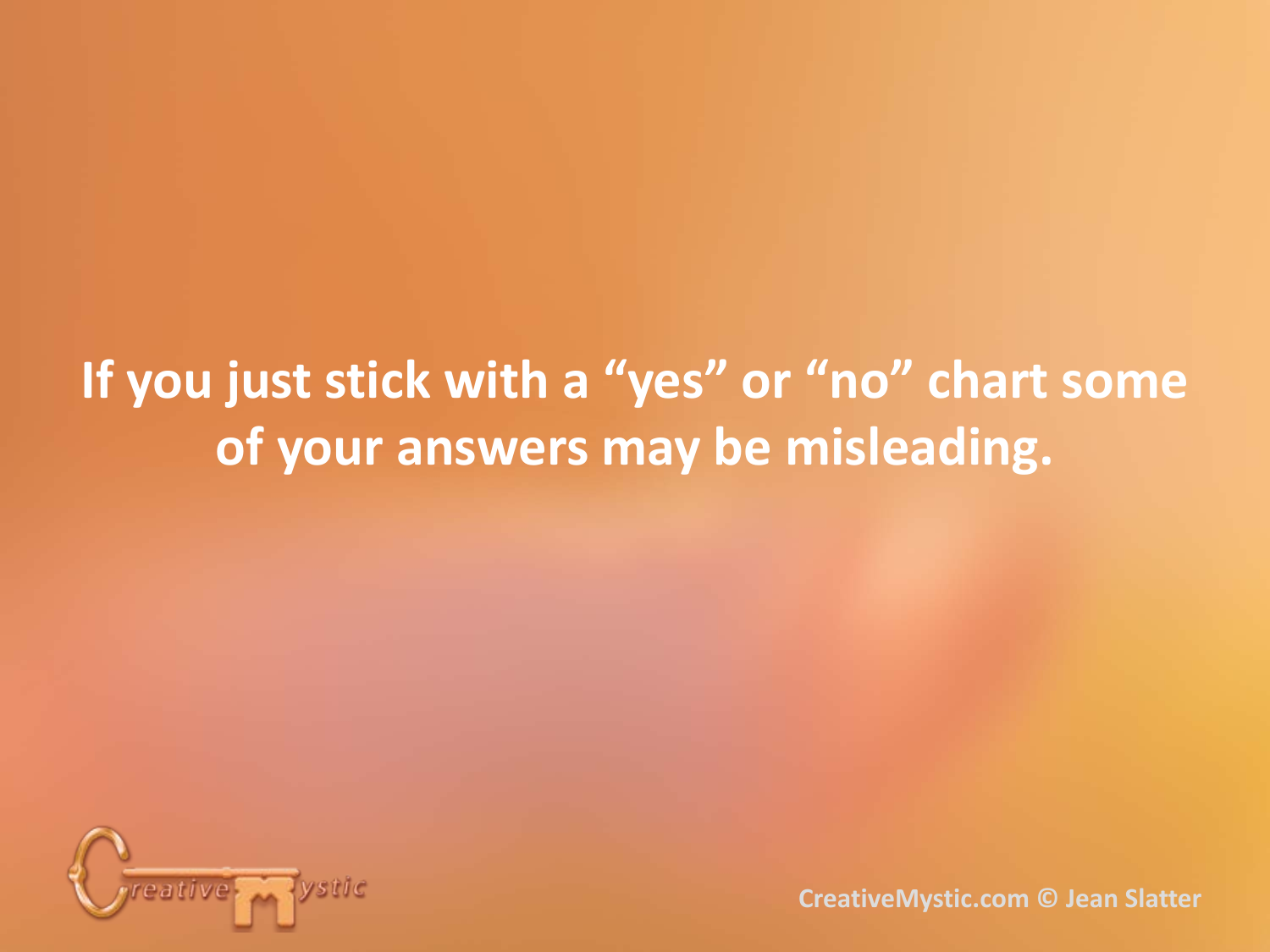# **Balance Chart**



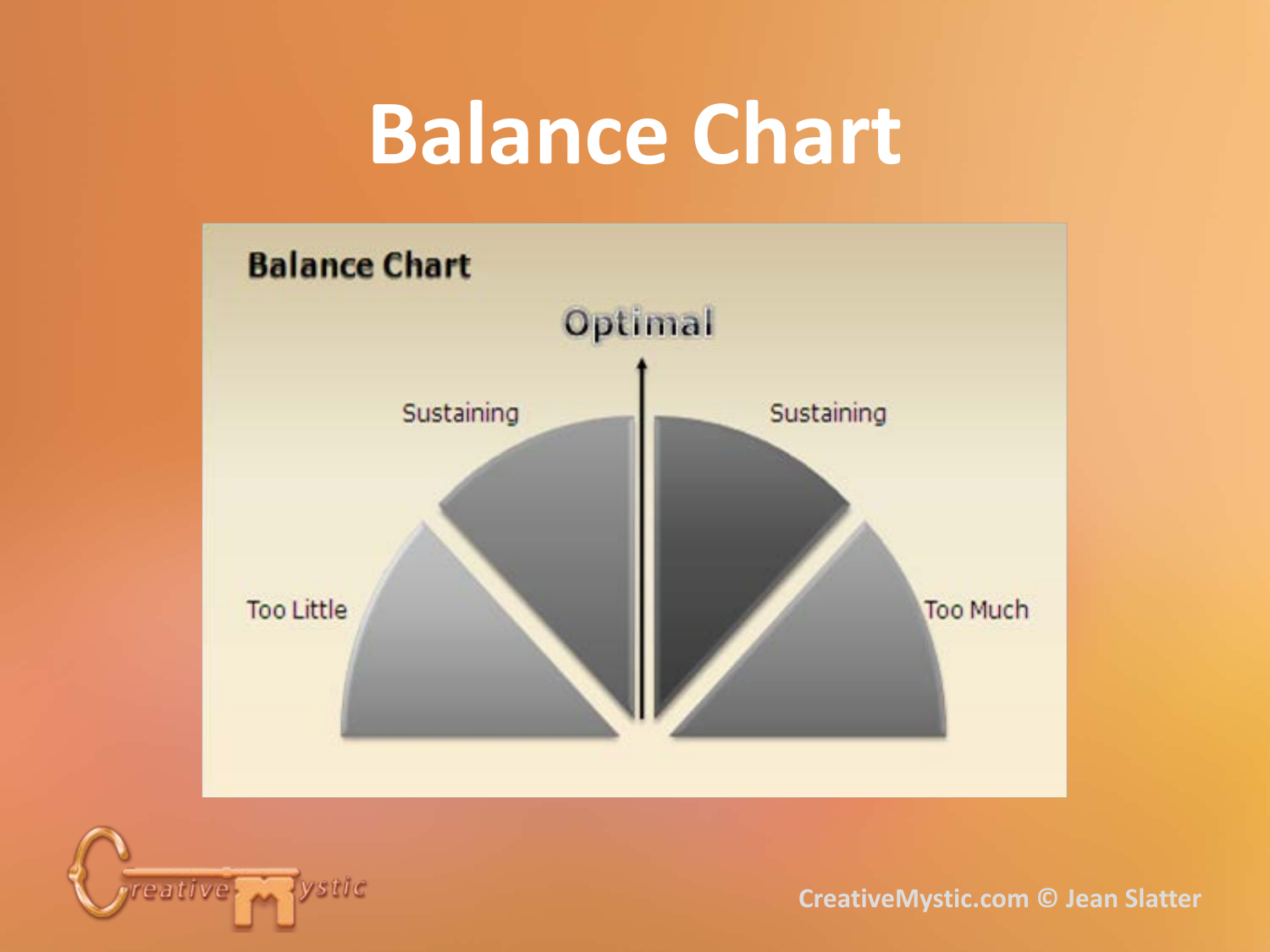#### **Hormesis Curve**

### **Measuring the effect of a substance on something else.**

### **Almost always falls into a bell-shaped curve.** *(example: drinking water)*

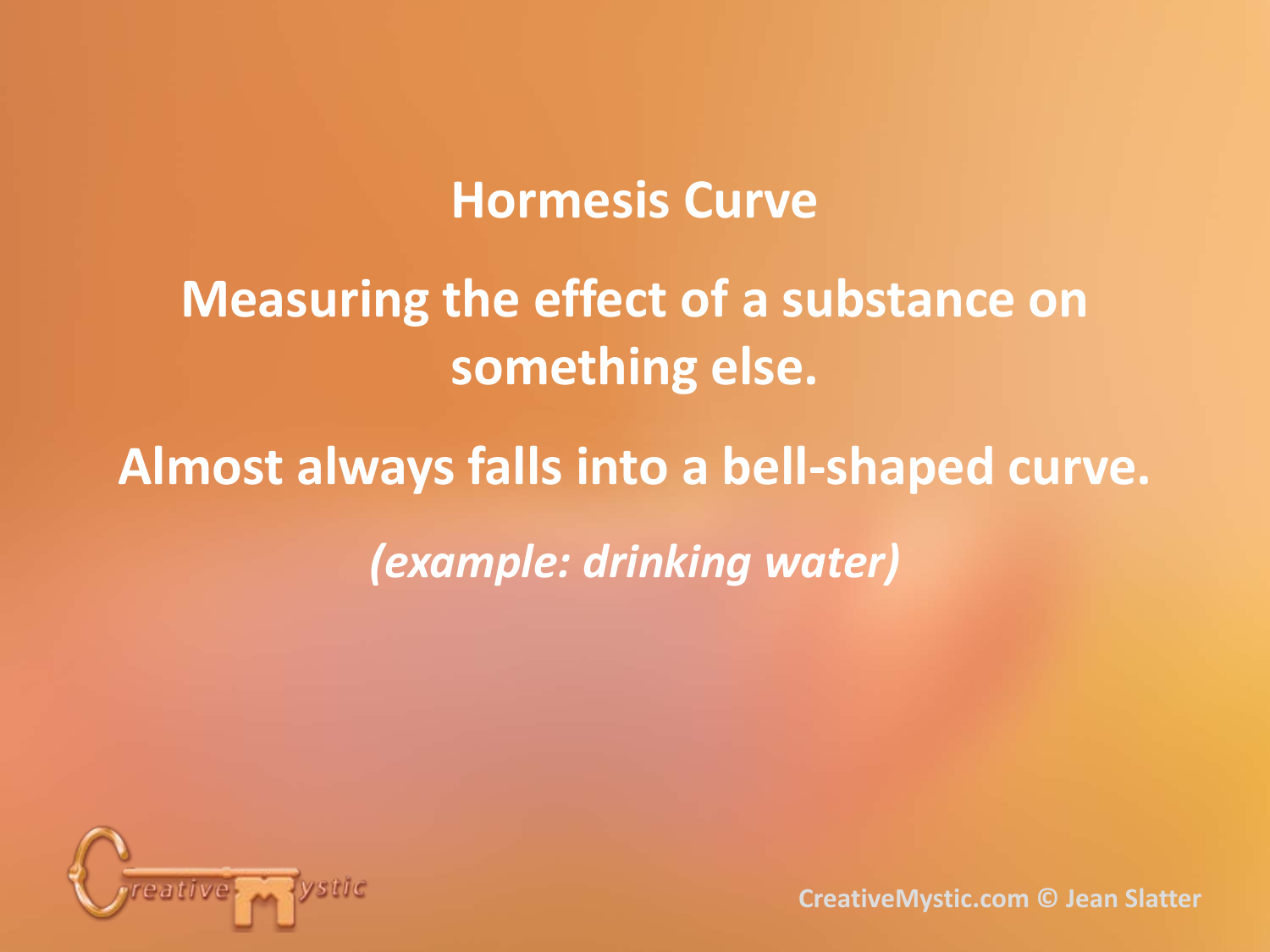# **Balance Chart**



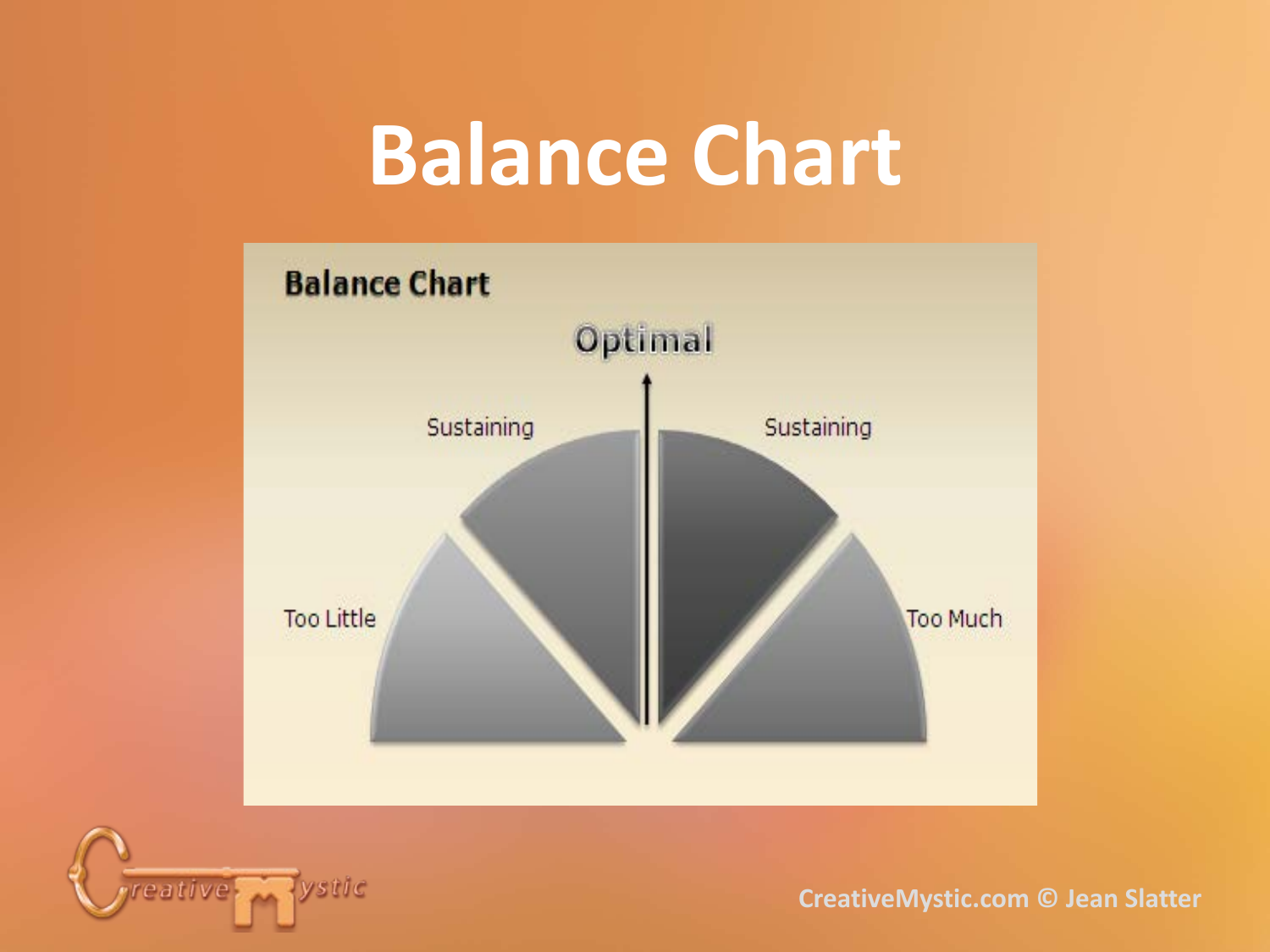# **The Goldilocks Phenomenon**

*(this bed is too soft, this bed is too hard, this bed is just right)* **Everything in life is about balance. The balance chart is specific just to you.**

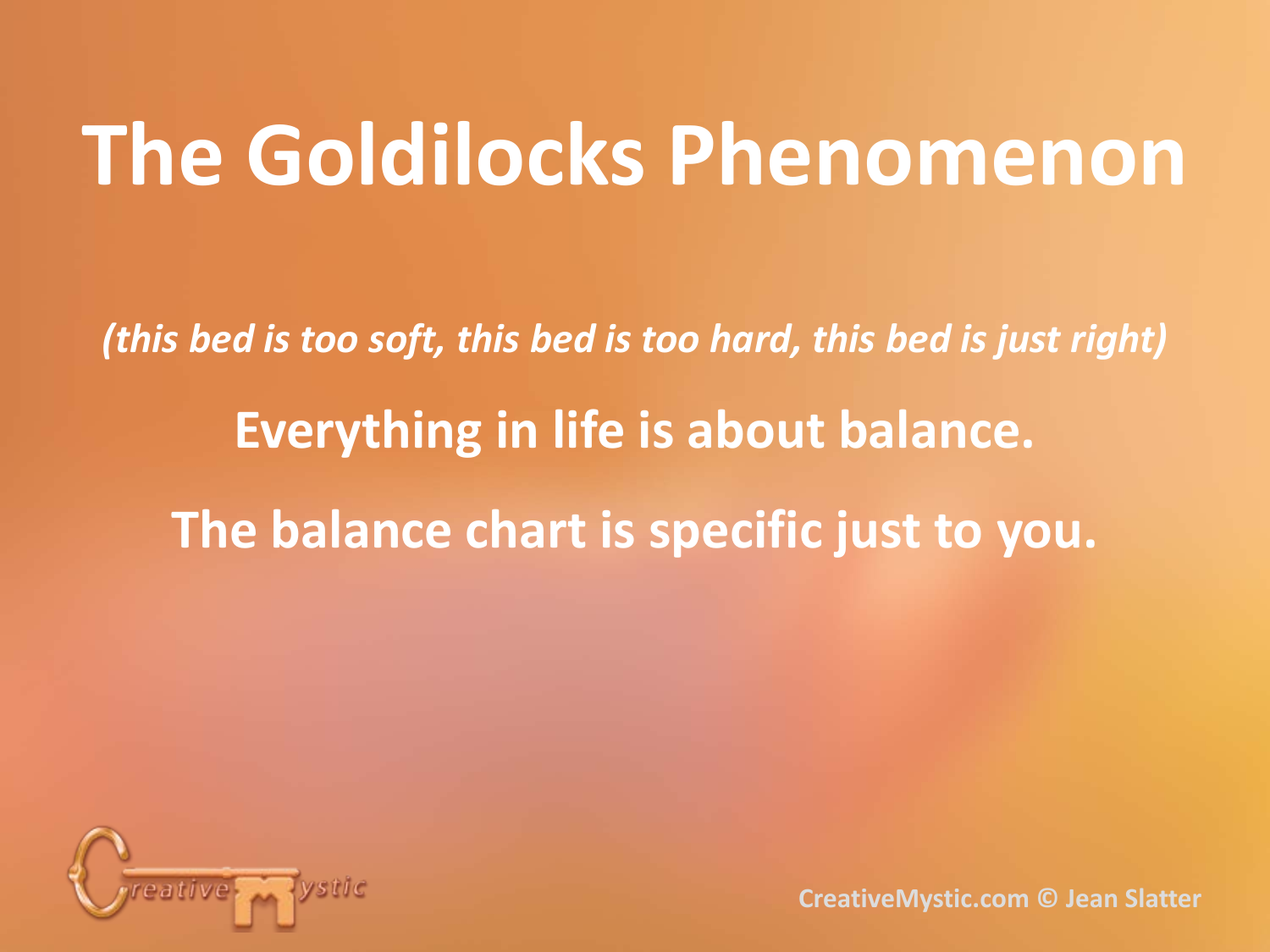**The Balance Chart is always going to tell you what is right for you, right now. Everything in life is about balance. Are you balanced at this time?** *(emotional balance)*

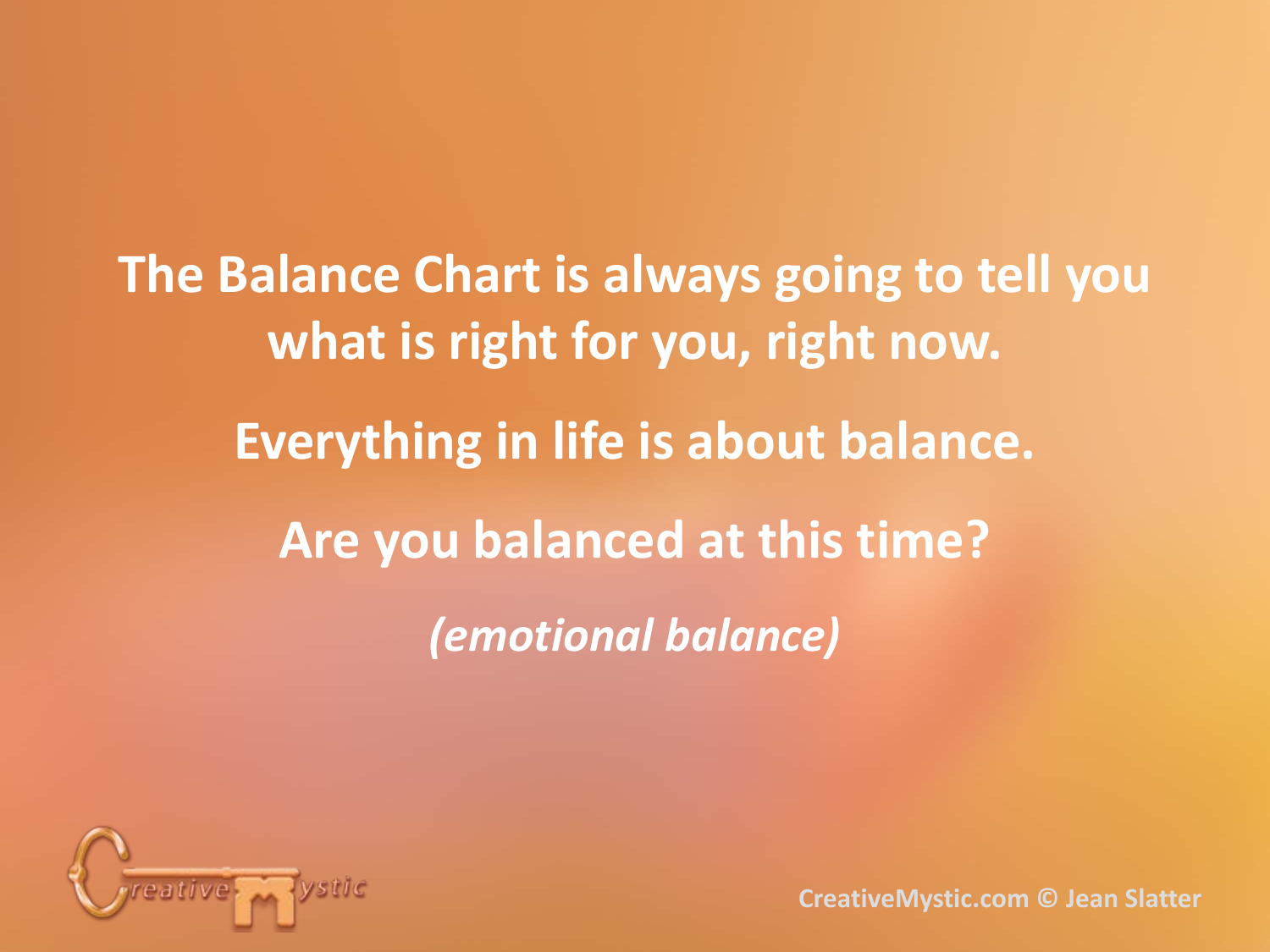**Walt Wood suggests you keep your eyes open while using the pendulum.**

**The very fact of looking at the pendulum and staying curious of what the pendulum is doing occupies the conscious mind.**

**You do whatever works right for you.**

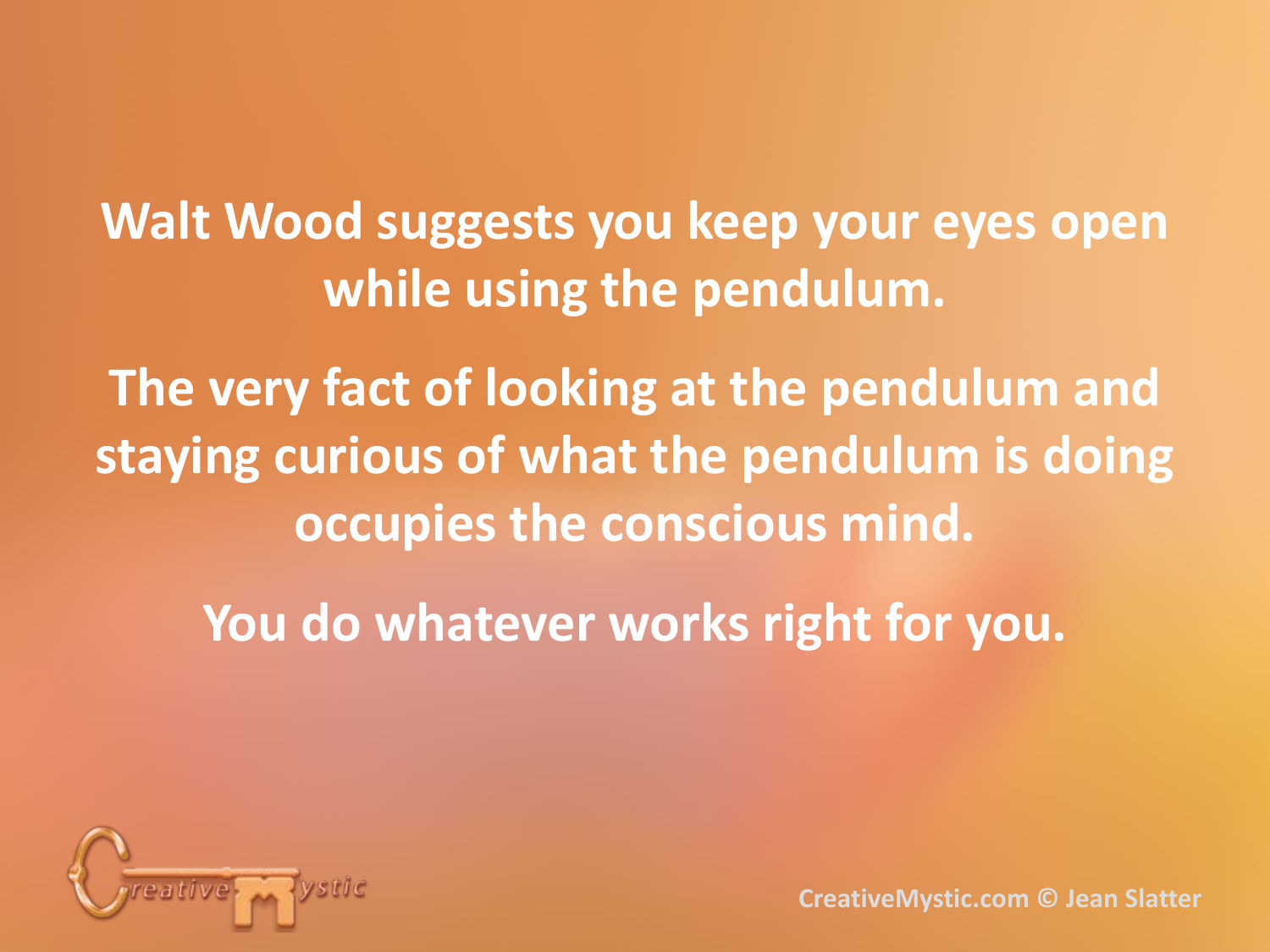*If you're questioning the accuracy of your answers:* **Double check Ask more questions Try to get an understanding of what's going on You want to know for you what's the right balance?**

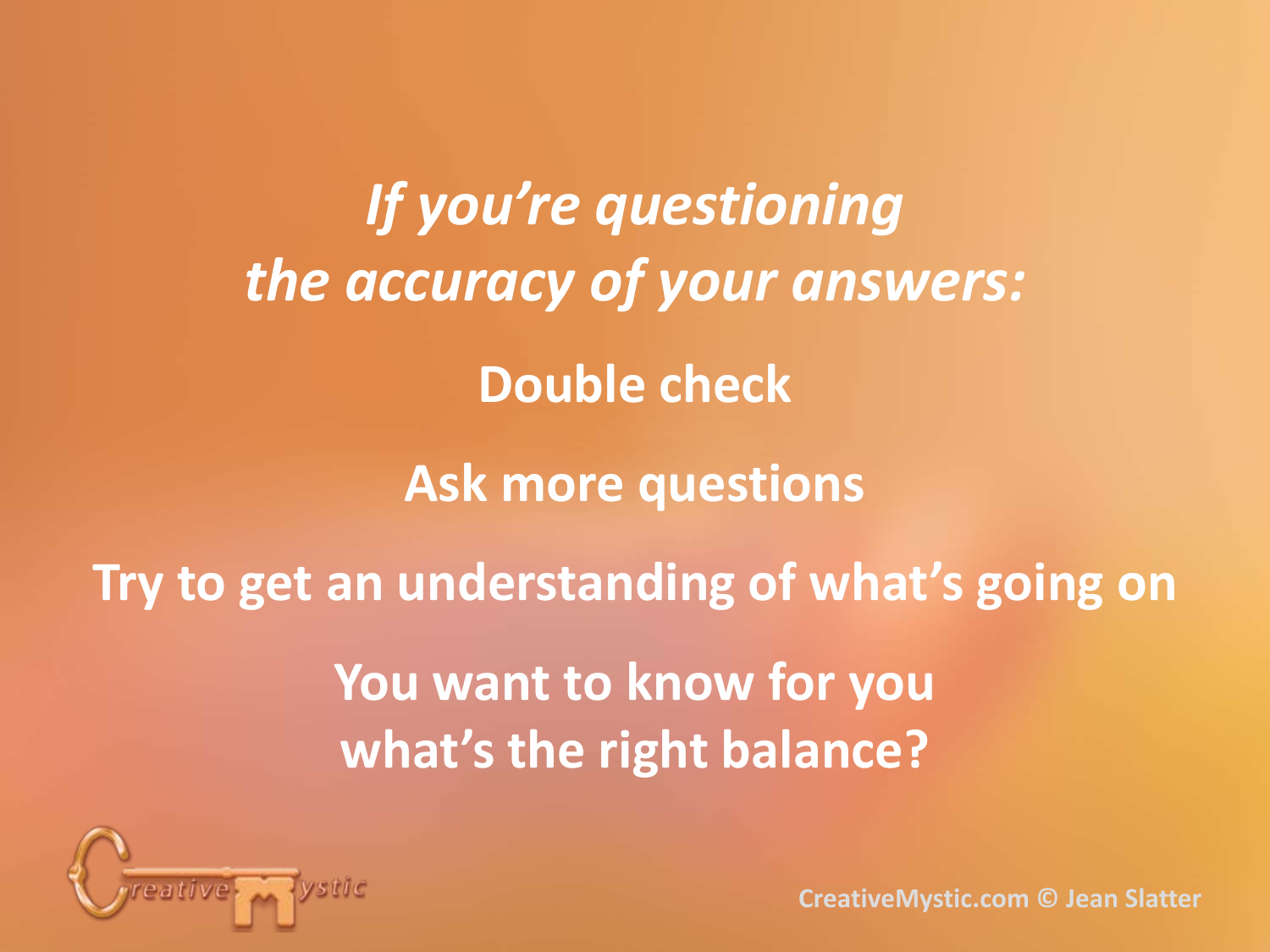# **My Life Chart**



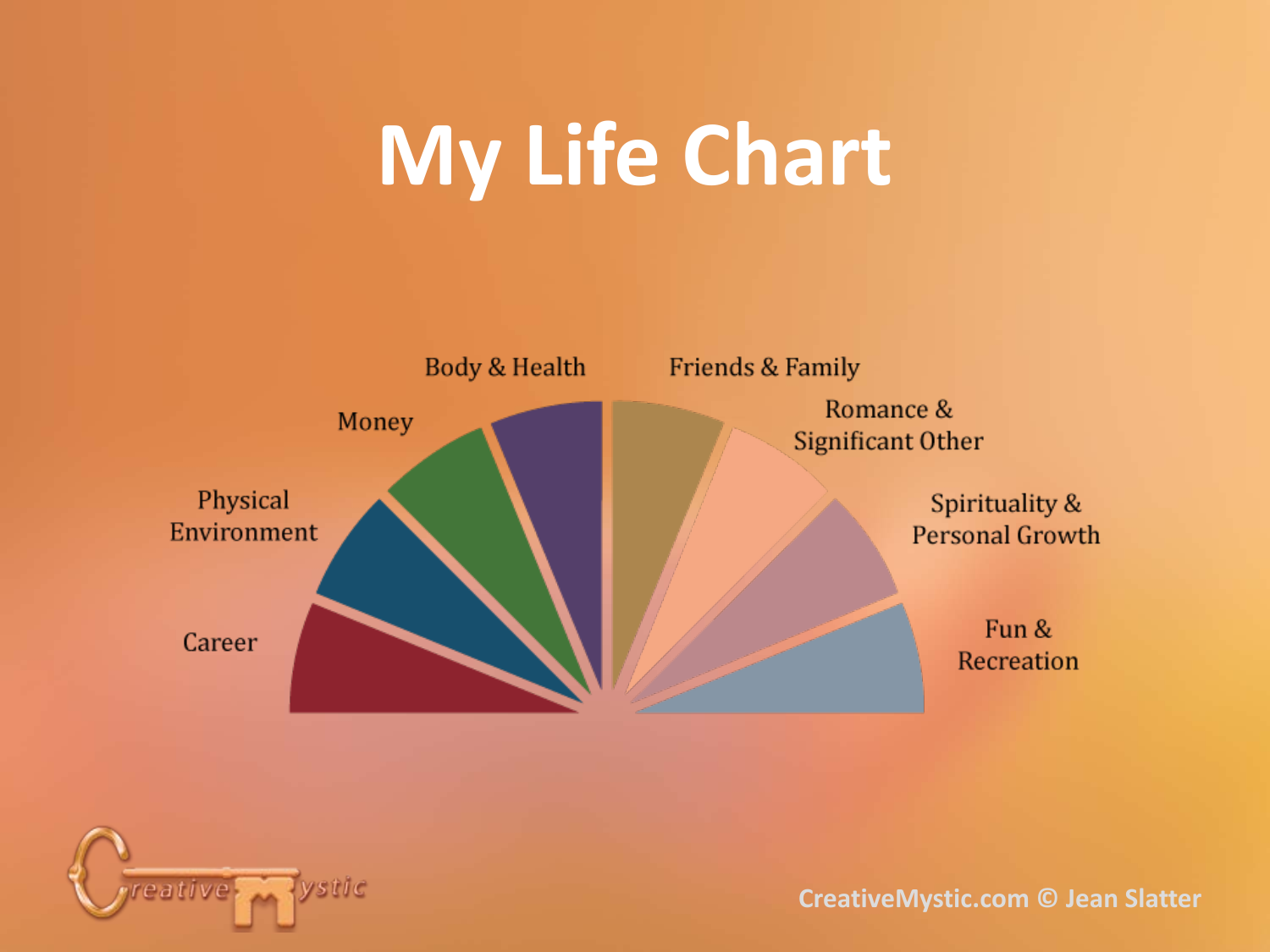**"At this time, which area of my life is most out of balance and needing some attention?"** *(example: money)*

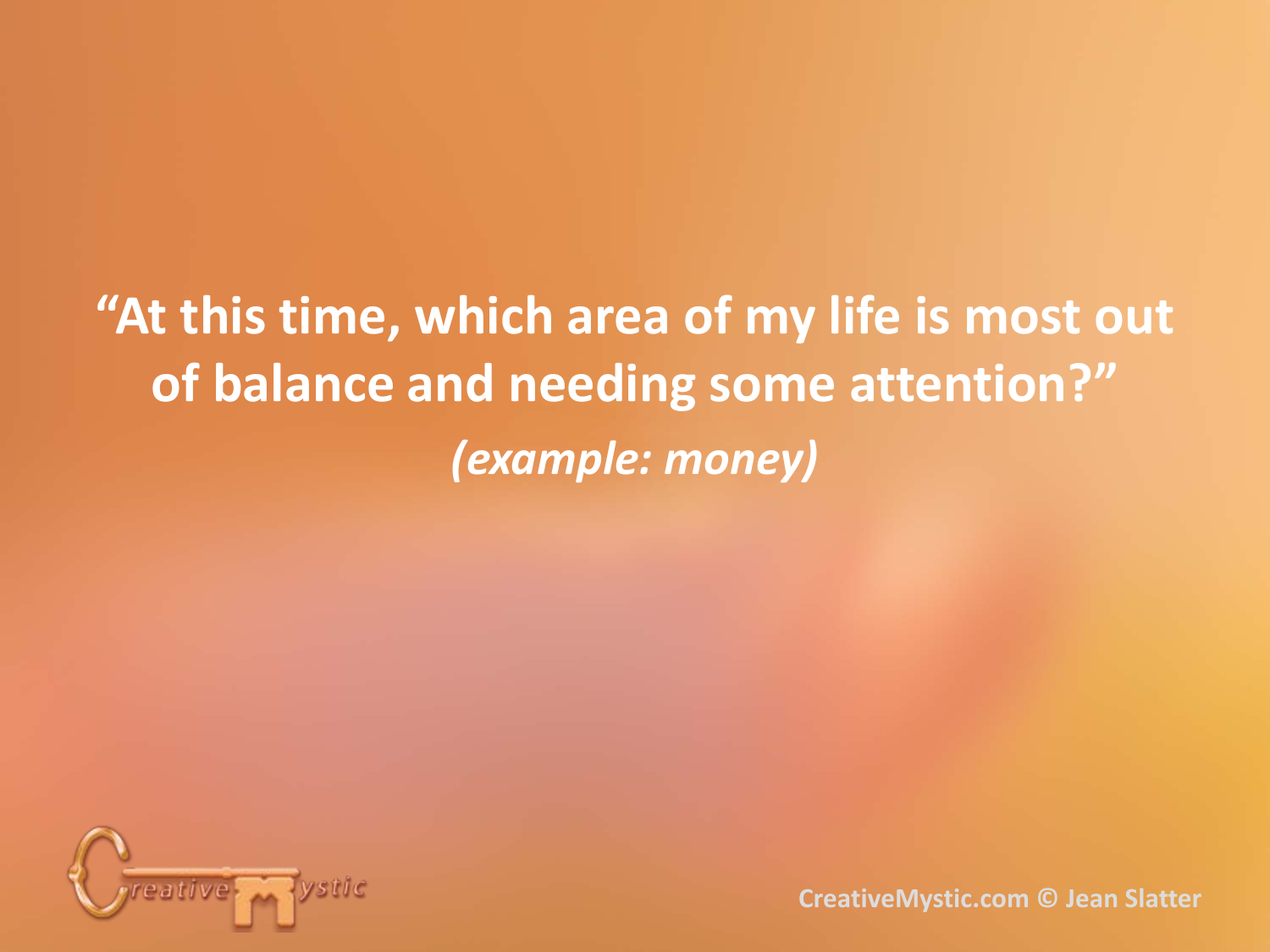### **Balance Chart**

### **Show me my level of comfort / experience with incoming money in my life**



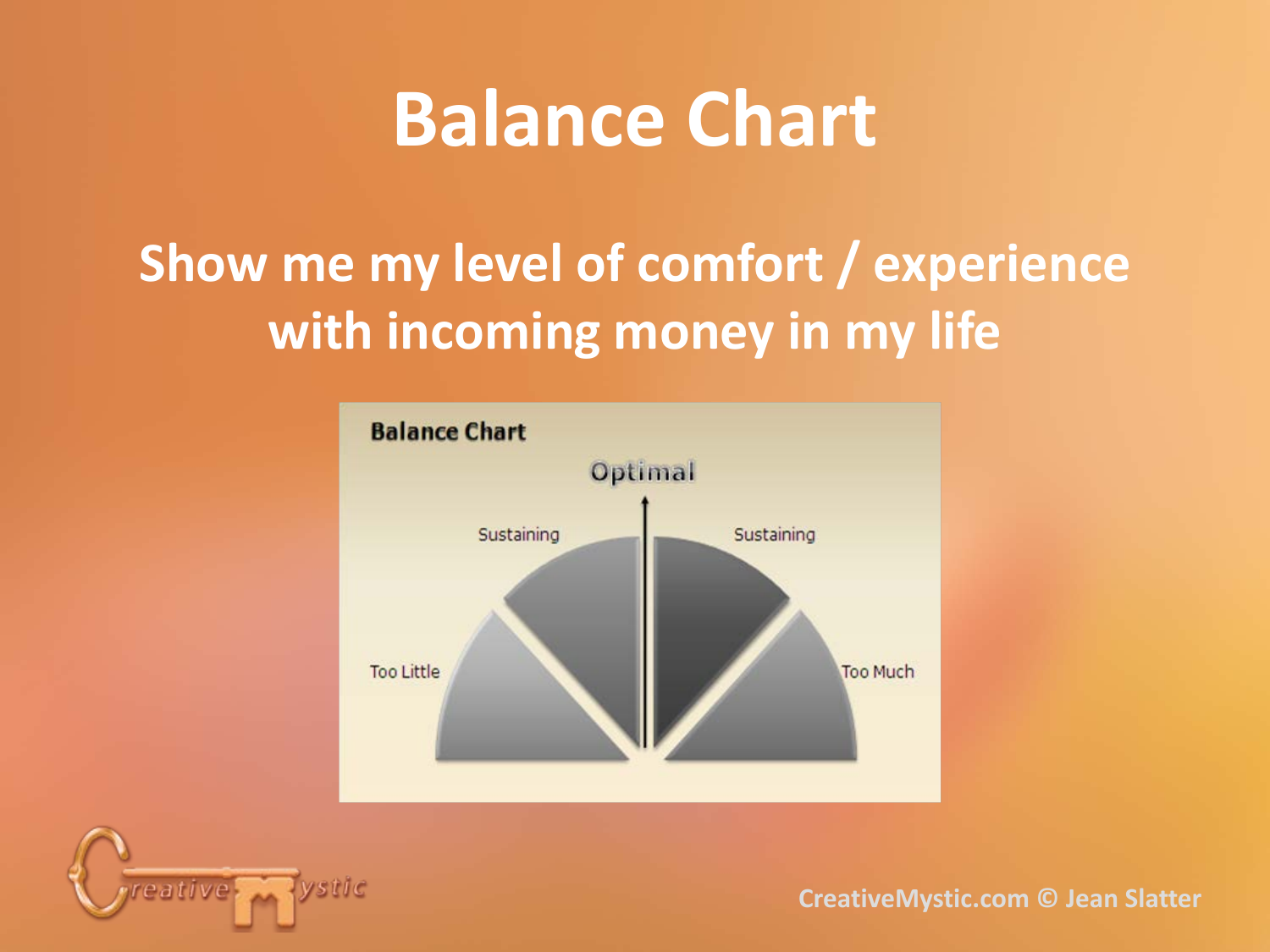### **Percentage Chart**

**On a scale of 0 - 100 (100 = total comfort) show me how comfortable I am with the energy of money.**

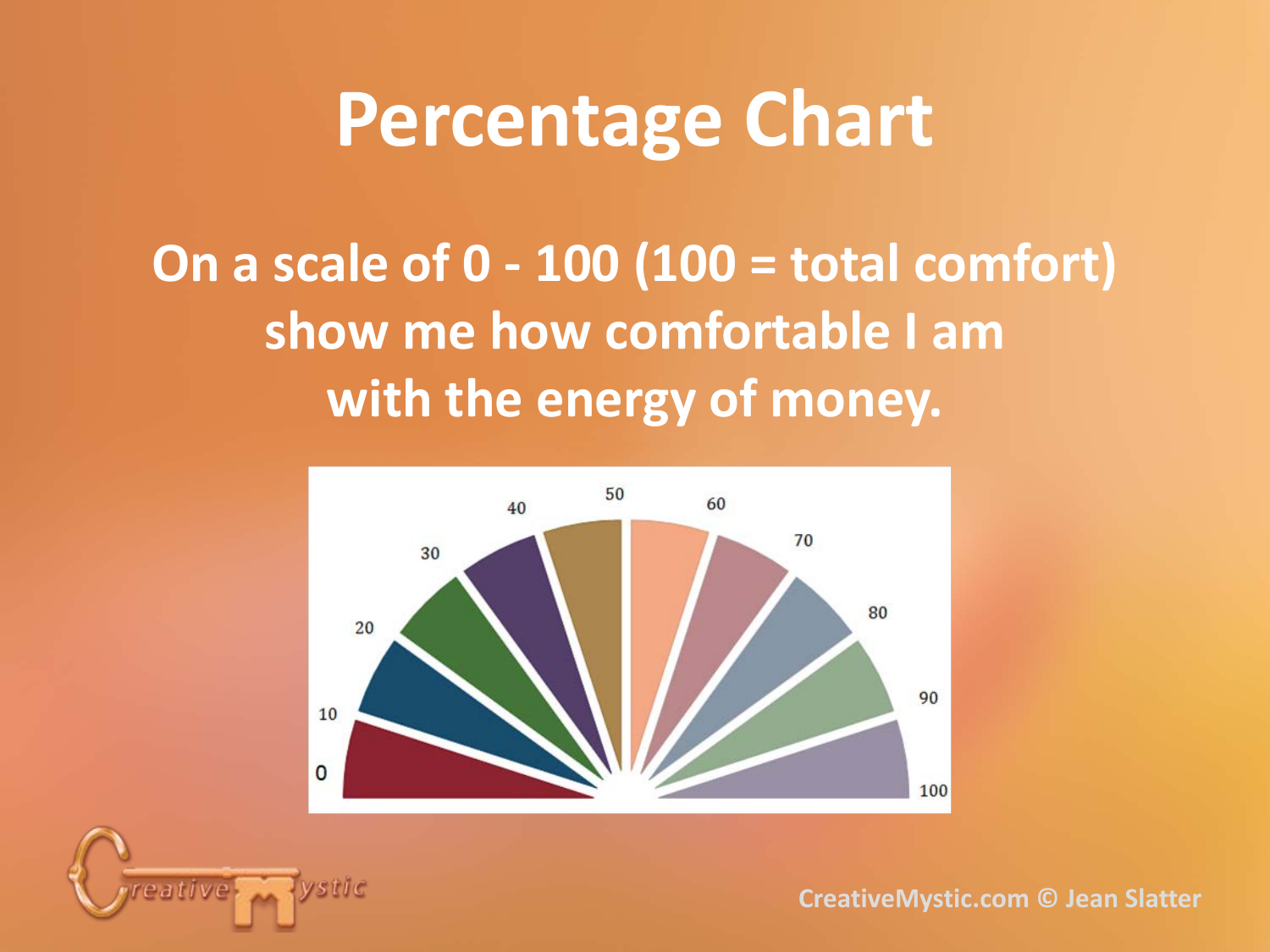**This will show you how comfortable you are with the incoming energy and where you need to improve***.*

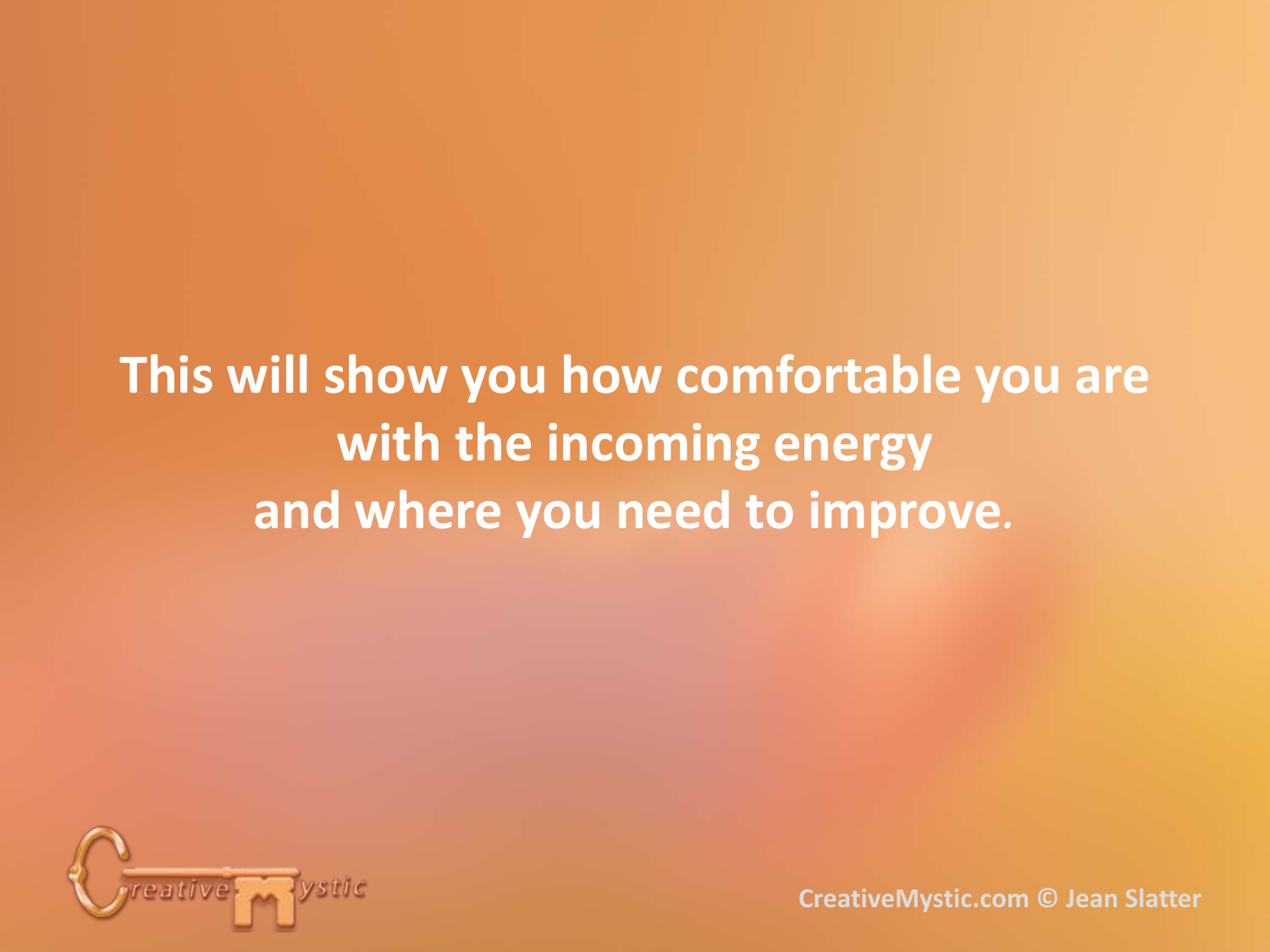**Use a combination of the charts to cover many aspects of your questions. Start with the broadest questions and narrow down. Your answers are going to be dependent upon** 

**the quality of your questions.**

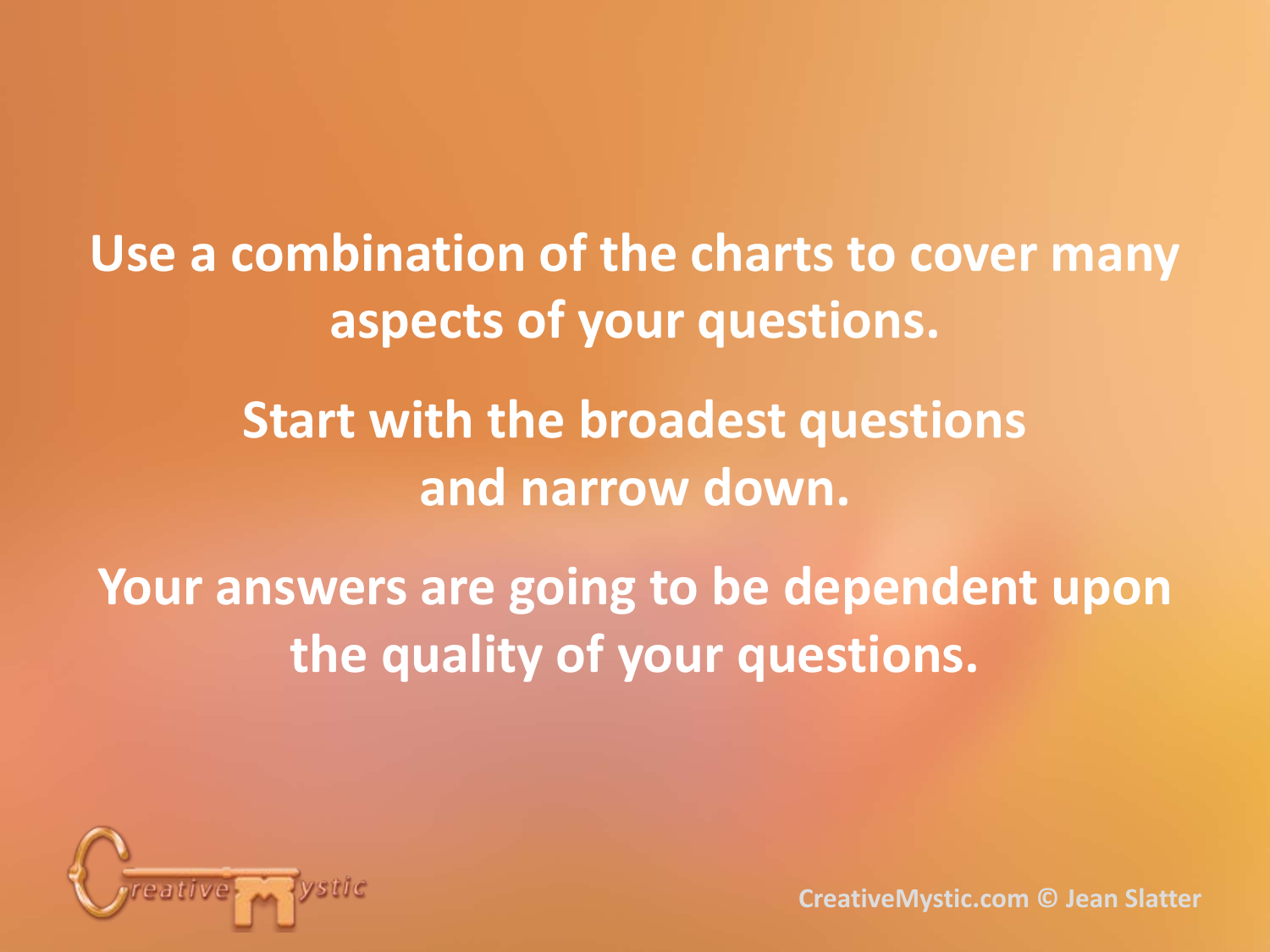

#### *by Dale Olson*

**The Pendulum Charts can be of great help with keeping your questions clear, precise, consistent and neutral.**

**Covers all aspects of health and healing, everyday decision-making, and intuitive problem-solving.**

**available through CreativeMystic.com under Store - Amazon recommendations**

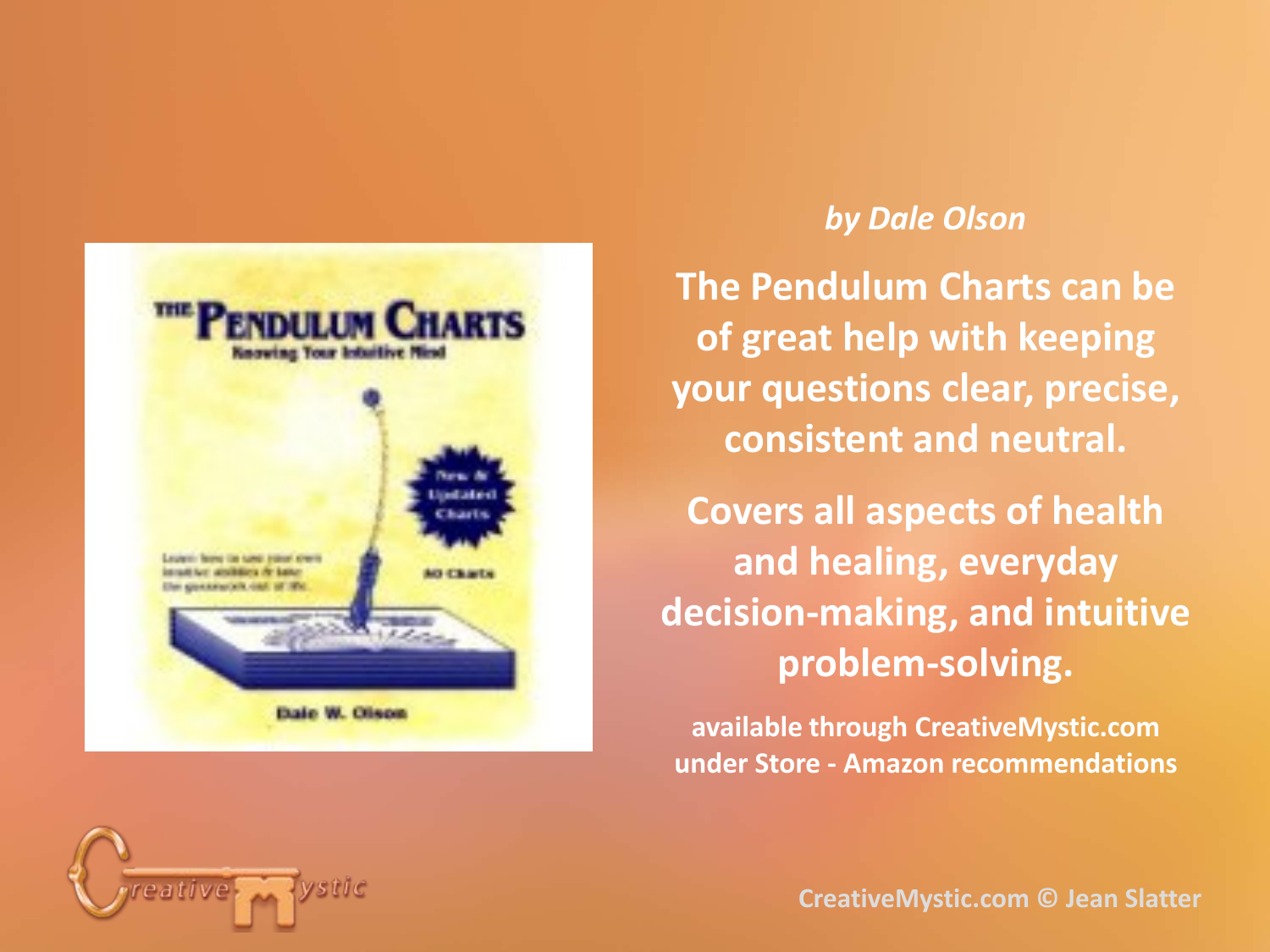**Ideas of great charts from this book for life coaching clients:** *Personal Motivators What is Going on? What am I Telling Myself?*

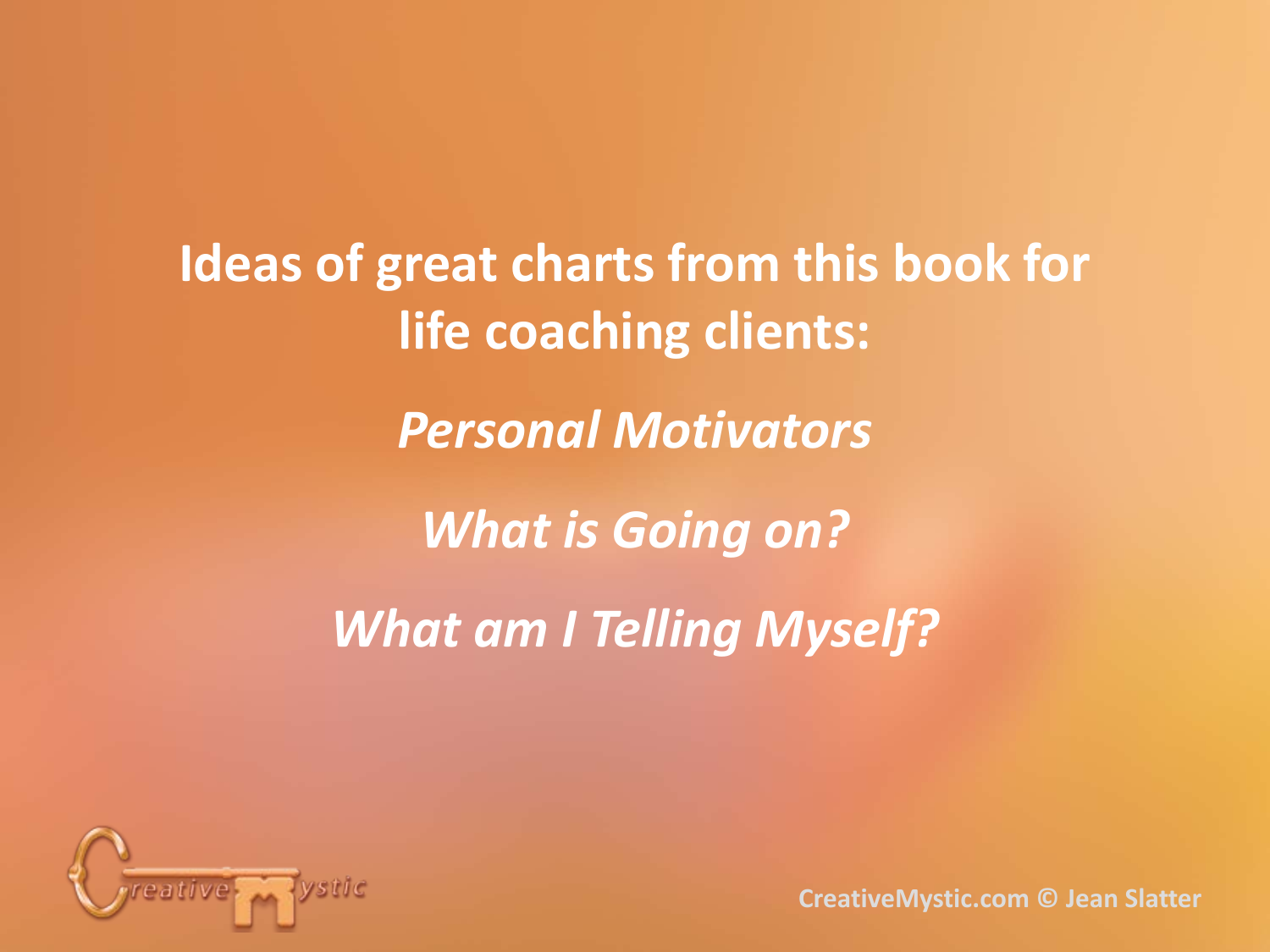**Verify answers with "yes" "no". Follow the lead of your pendulum. Your Higher Guidance may be trying to tell you to dig deeper.**

> **Perhaps there's a different chart you need to explore.**

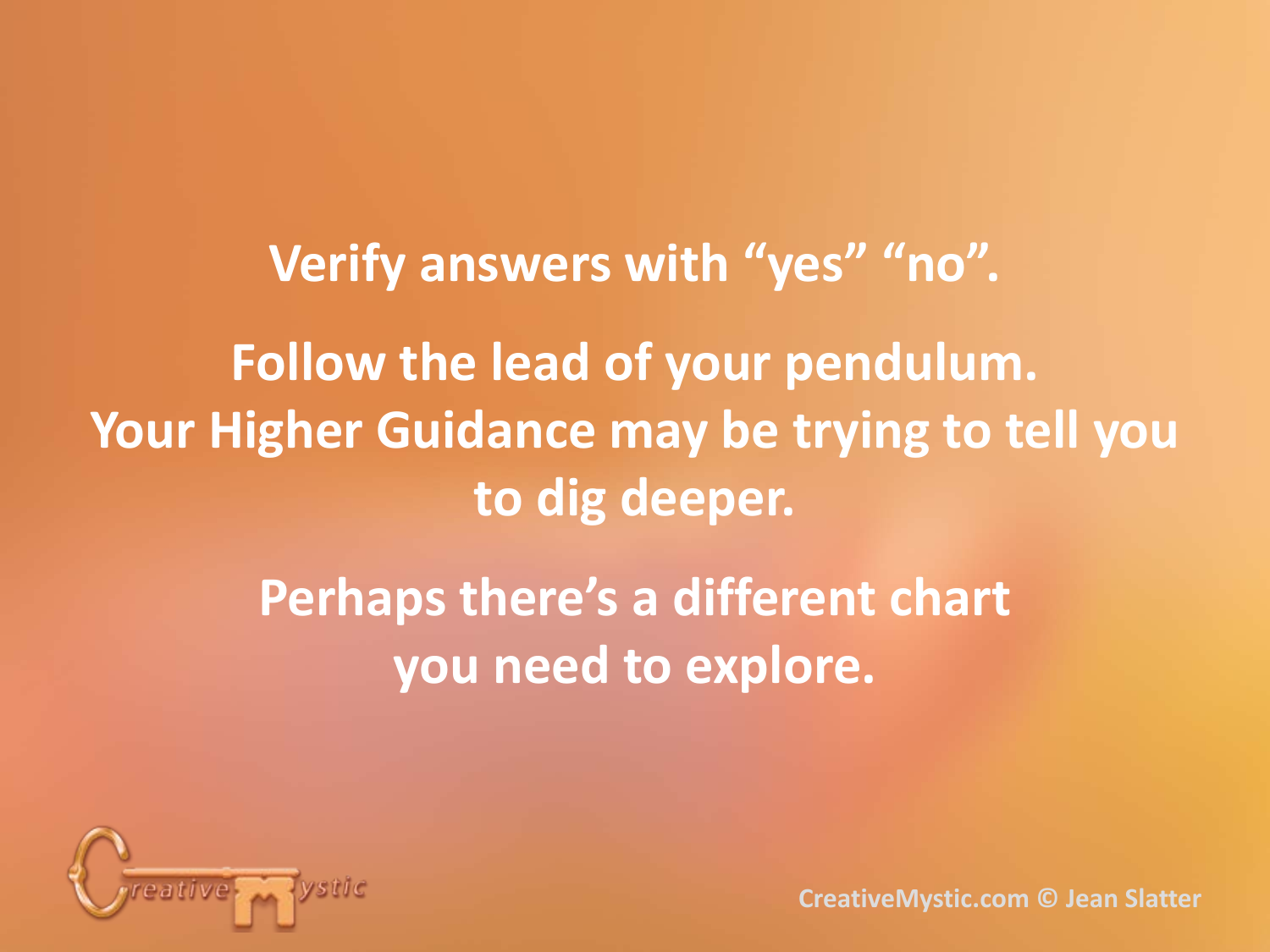### **You can create your own chart to suit your needs.** *Create one that speaks to you.*

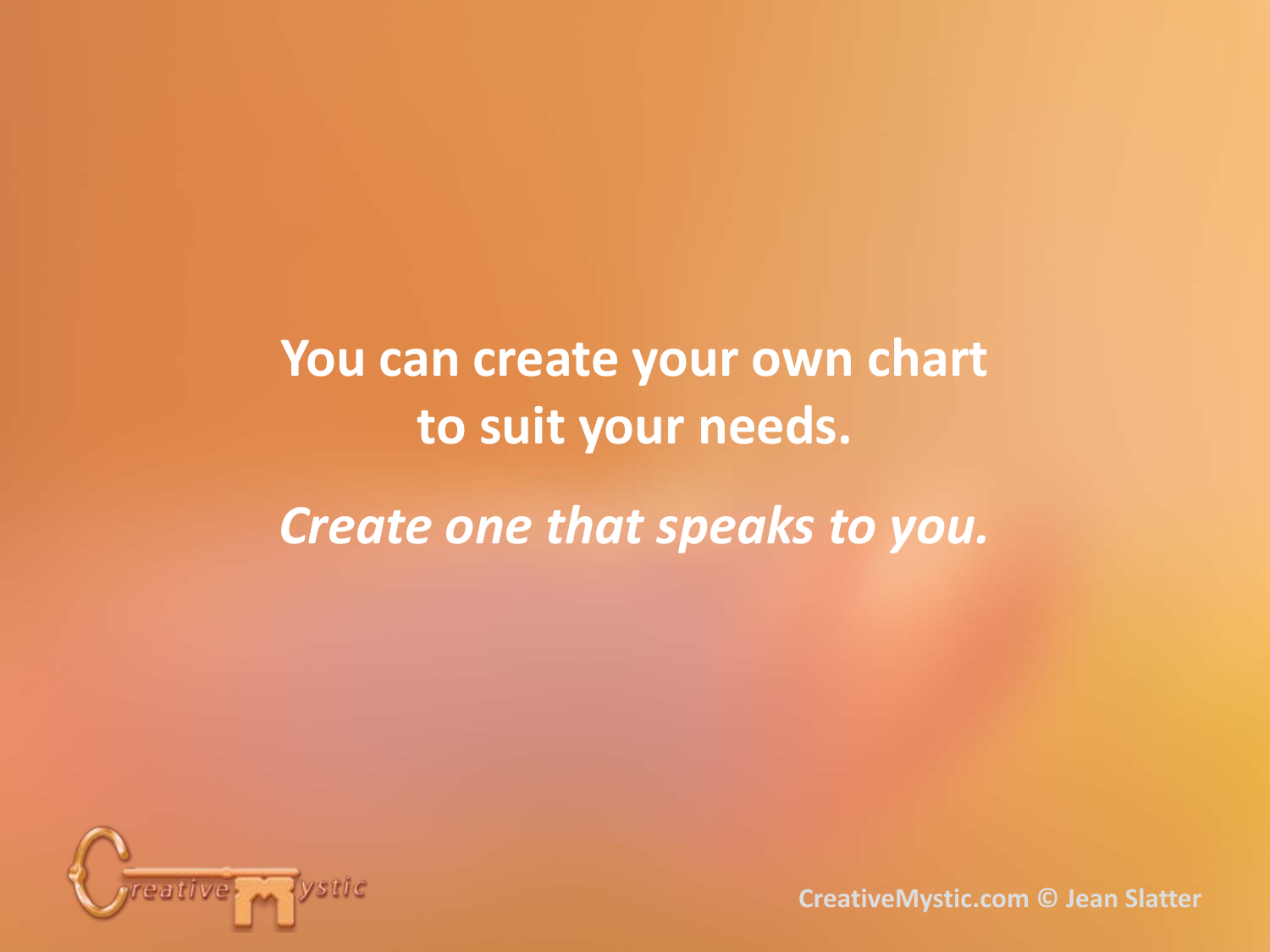# **Programming Your Pendulum**

*Purpose of programming:*

**You can ask multiple questions, and think about a subject ahead of time, so you can work out all of the details prior to actually asking your question.**

*(if there's research involved)*

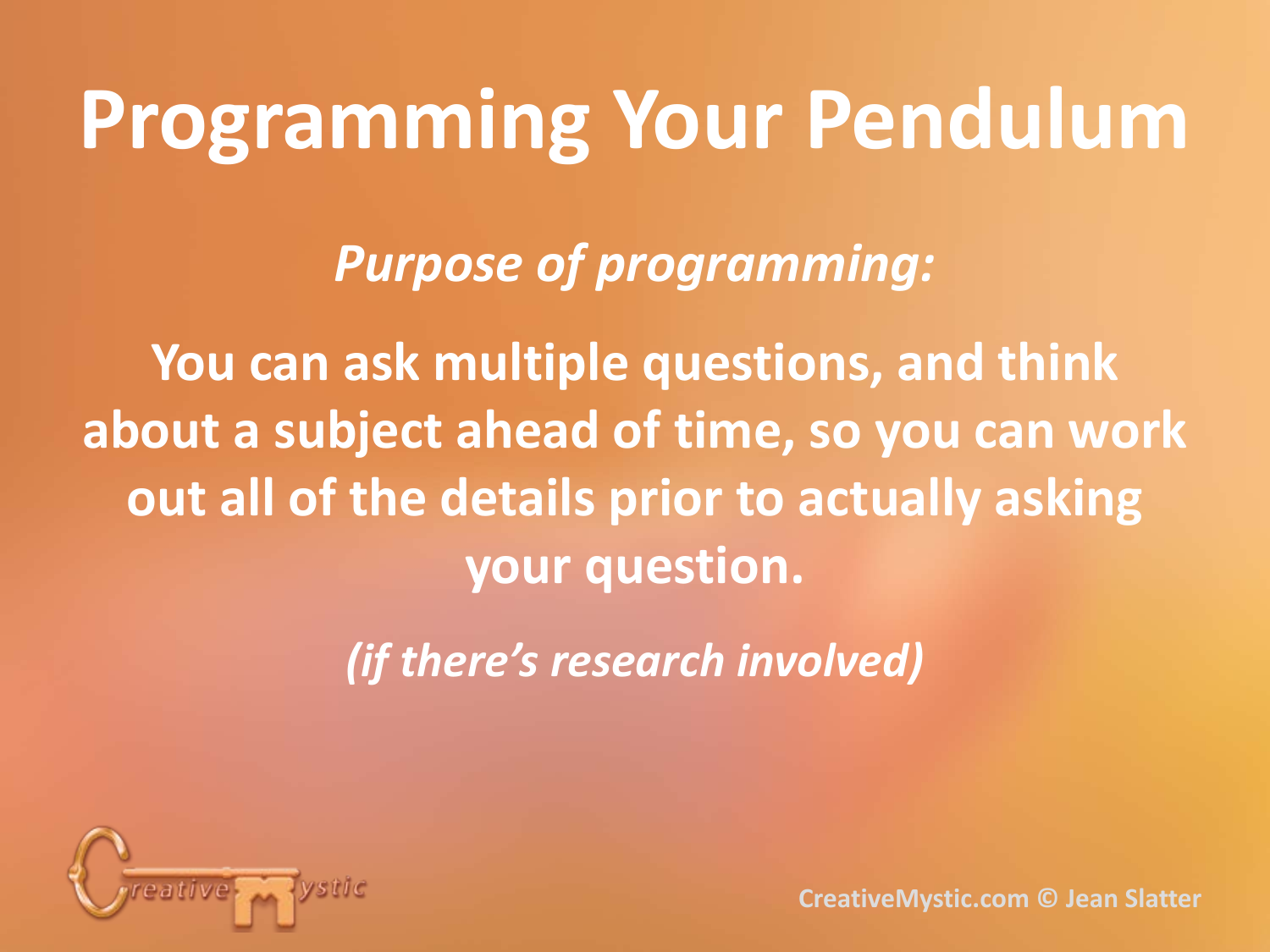**Once you have your must-have's or the exact questions that must be fulfilled, you're going to program in the criteria.**

*Processing = a clockwise (positive) spin.*